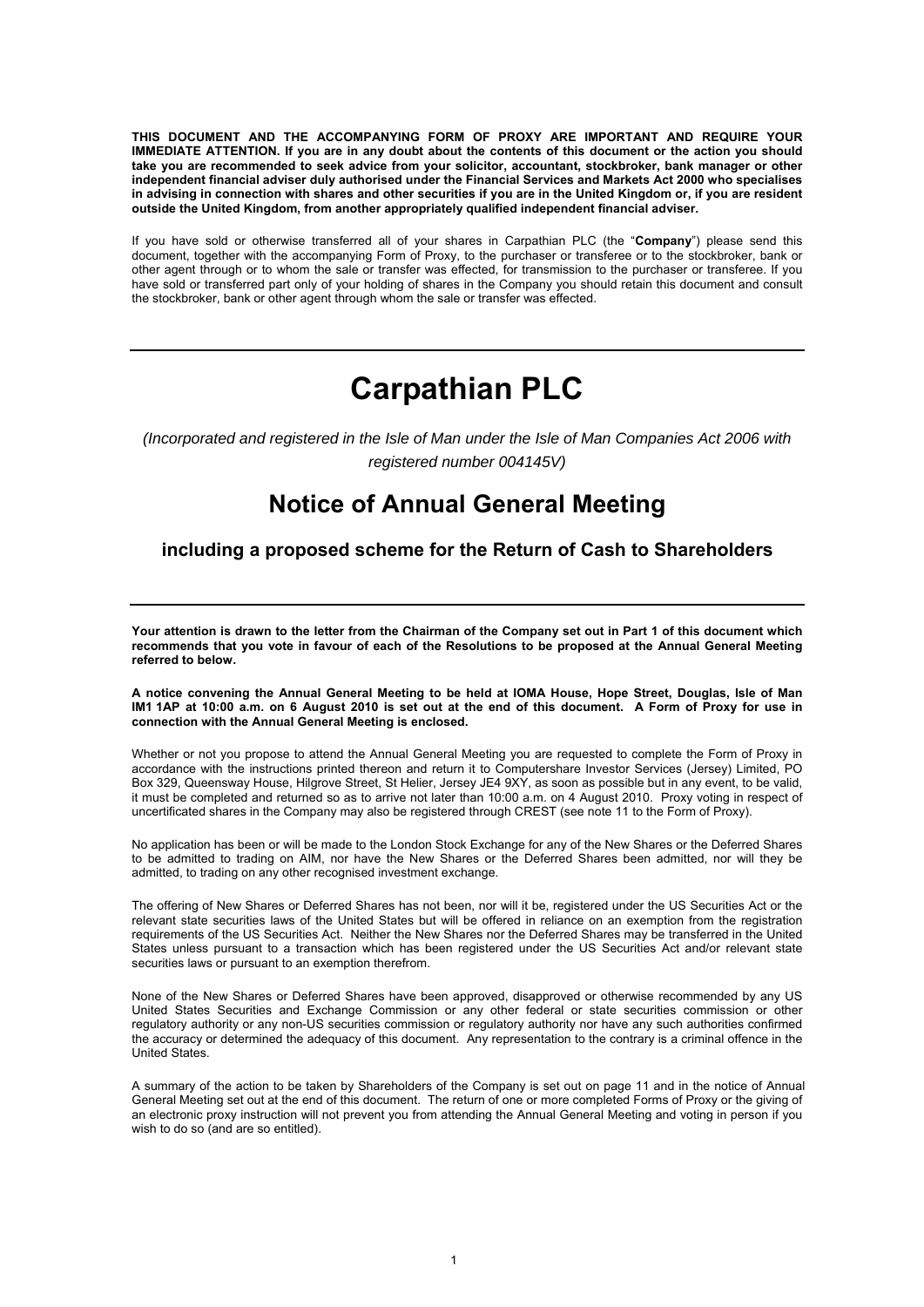# **CONTENTS**

|             |                                                                | Page |
|-------------|----------------------------------------------------------------|------|
| Definitions |                                                                | 3    |
|             | Part 1 Letter from the Chairman                                | 6    |
|             | Part 2 Details of the Return of Cash                           | 13   |
| Part 3      | Rights and restrictions attached to the New Shares             | 17   |
|             | Part 4 Rights and restrictions attached to the Deferred Shares | 20   |
|             | Part 5 UK Taxation in relation to the Return of Cash           | 22   |
|             | Part 6 Explanation of the Resolutions                          | 25   |
|             | Part 7 Notice of Annual General Meeting                        | 27   |

# **EXPECTED TIMETABLE**

| Last time and date for receipt of Forms of Proxy | 10:00 a.m. on 4 August 2010 |
|--------------------------------------------------|-----------------------------|
| Annual General Meeting                           | 10:00 a.m. on 6 August 2010 |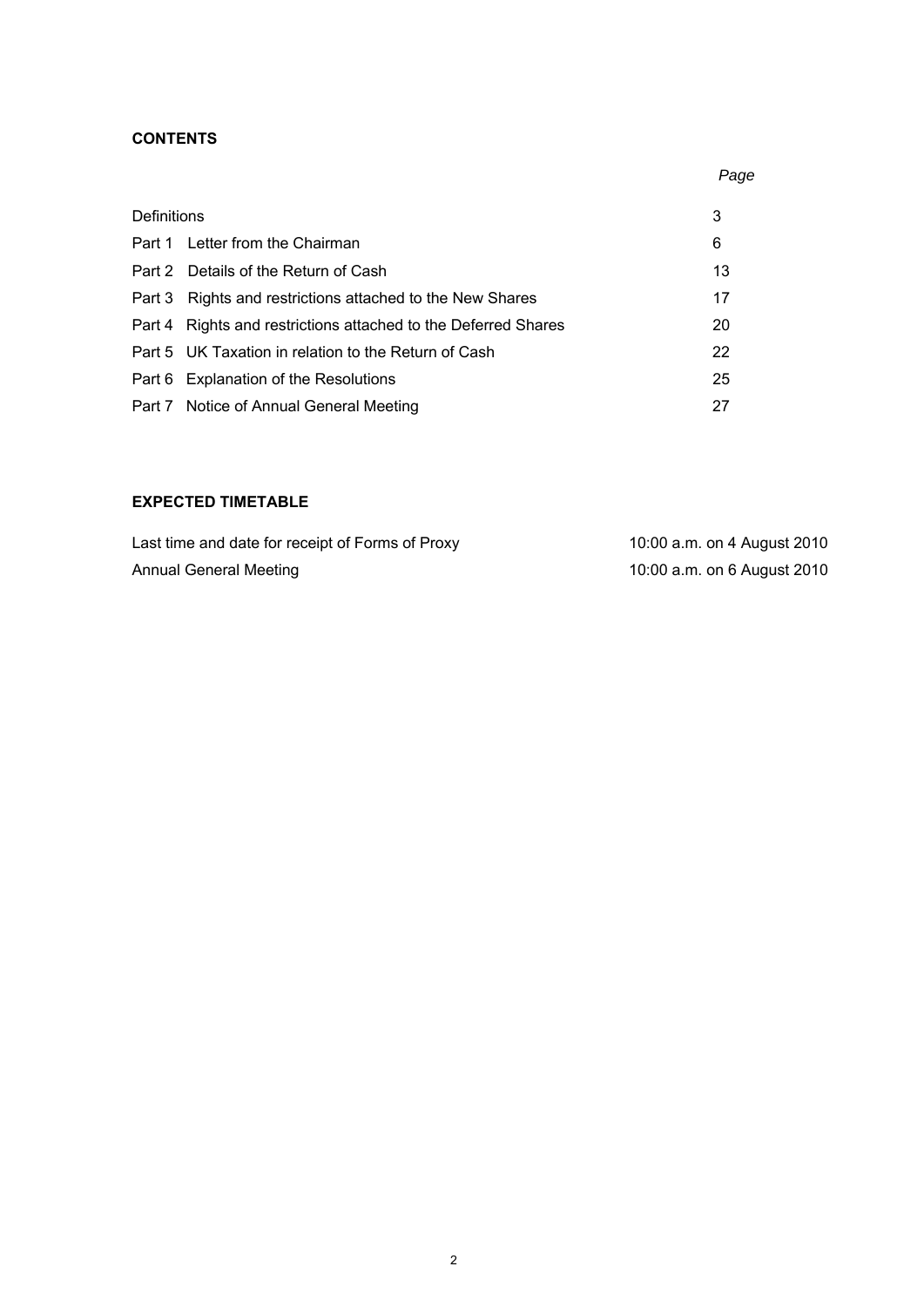#### **DEFINITIONS**

"**the Act**" the Companies Act 2006 of the Isle of Man (as amended from time to time);

"**AIM**" a market operated by the London Stock Exchange plc;

"**Alternative 1**" the first alternative that will be made available to holders of New Shares on the basis and the terms described in Part 2 of this document;

"**Alternative 2**" the second alternative that will be made available to holders of New Shares on the basis and the terms described in Part 2 of this document;

"**Annual General Meeting**" the annual general meeting of the Company to be held at IOMA House, Hope Street, Douglas, Isle of Man IM1 1AP on 6 August 2010, notice of which is set out in Part 7 of this document;

"**B Shares**" the unlisted B shares of €0.0001 each in the capital of the Company, the rights and restrictions of which are set out in Part 3 of this document;

"**Board**" or "**Directors**" the board of directors of the Company;

"**CREST**" the relevant system (as defined in the Uncertificated Securities Regulations 2006 of the Isle of Man) in respect of which Euroclear is the Operator (as defined in such regulations);

"**CREST Manual**" the manual, as amended from time to time, produced by Euroclear describing the CREST system and supplied by Euroclear to users and participants thereof;

"**CREST Proxy Instruction**" a properly authenticated CREST message appointing and instructing a proxy to attend and vote in the place of the Shareholder at the Annual General Meeting and containing the information required to be contained therein by the CREST Manual;

"**C Shares**" the unlisted C shares of €0.0001 each in the capital of the Company, the rights and restrictions of which are set out in Part 3 of this document;

"**Current Articles**" the current articles of association of the Company;

"**D Shares**" the unlisted D shares of €0.0001 each in the capital of the Company, the rights and restrictions of which are set out in Part 3 of this document;

"**Deferred Shares**" the unlisted deferred shares of €0.0001 each in the capital of the Company, the rights and restrictions of which are set out in Part 4 of this document;

"**Euroclear**" Euroclear UK and Ireland Limited;

"**Excluded Jurisdiction**" the United States, Australia, Japan, Canada or the Republic of South Africa<sup>:</sup>

"**Excluded Shareholders**" (i) a Shareholder with an address in any Excluded Jurisdiction on the Company's register of members (ii) any person resident in any Excluded Jurisdiction who holds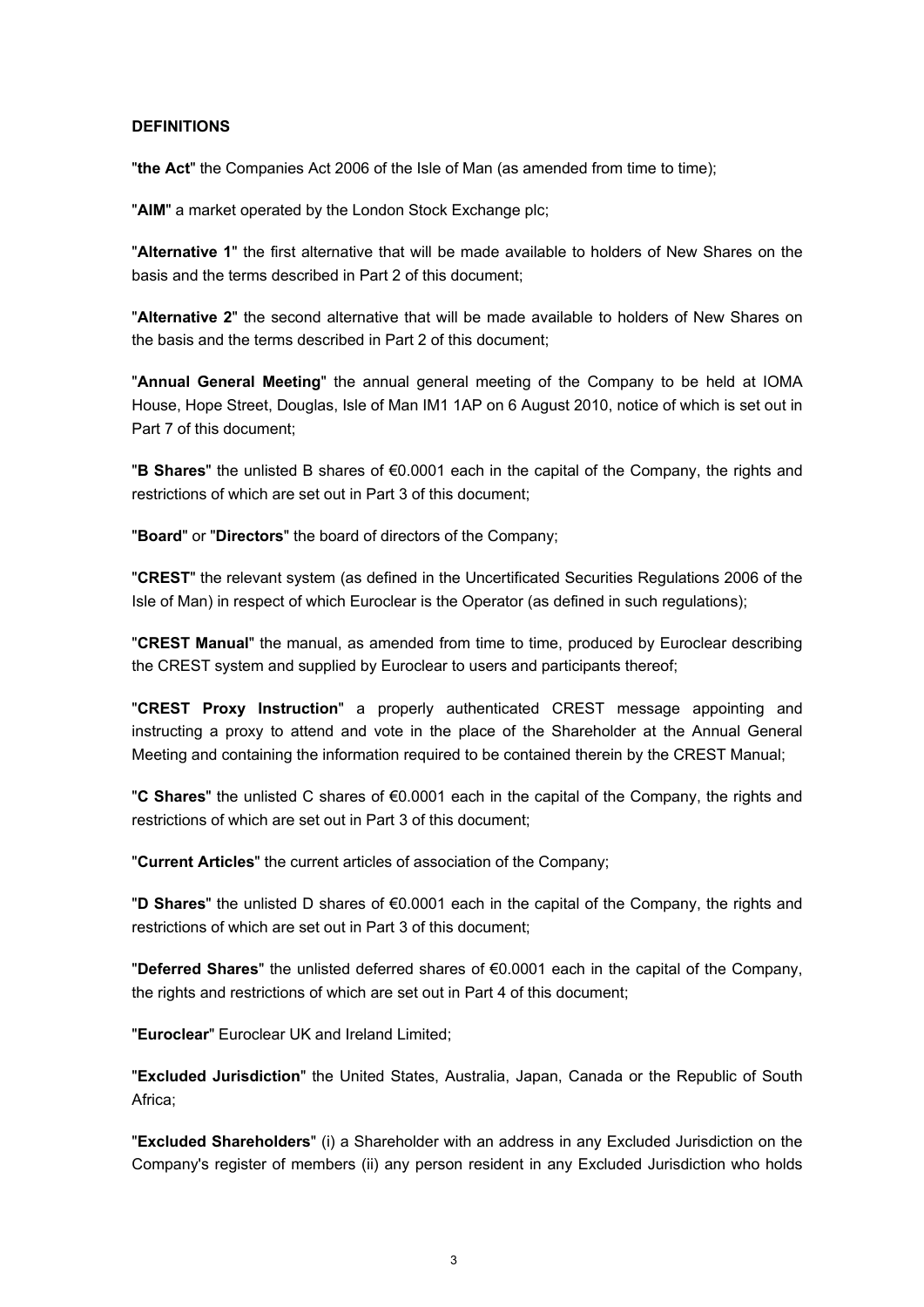Ordinary Shares including directly, or as or through, a nominee, trustee or custodian; and (iii) persons who appear at any time to the Directors to fall within paragraph (ii) of this definition;

"**Form of Election**" a form of election to be issued by the Company following the announcement of each Return of Cash;

"**Form of Proxy**" the form or proxy enclosed with this document for use by Shareholders in connection with the Annual General Meeting;

"**Group**" the Company and its subsidiaries from time to time, and "**Group Company**" means any company in the Group;

"**New Articles**" the new articles of association of the Company proposed to be adopted pursuant to Resolution 4;

"**New Share Alternatives**" the offer of Alternative 1 and Alternative 2;

"**New Share Dividend**" shall have the meaning given to it in paragraph 3 of Part 1 of this document;

"**New Shares**" the B Shares, C Shares and D Shares;

"**Notice**" the notice of Annual General Meeting set out in Part 7 of this document;

"**Ordinary Shares**" the ordinary shares of €0.01 each in the capital of the Company;

"**Record Date**" in relation to each class of New Shares, such date as the Board shall determine at the relevant time in respect of that particular class of New Shares;

"**Registrars**" IOMA Fund and Investment Management Limited of IOMA House, Hope Street, Douglas, Isle of Man IM1 1AP, the registrars of the Company;

"**Repurchase Date**" in relation to a Return of Cash, the date designated as the "Repurchase Date" in the Form of Election or any letter to Shareholders accompanying the Form of Election;

"**Resolutions**" the resolutions set out in the Notice;

"**Return of Cash**" the transactions comprising the creation, issue and allotment of a class of New Shares, the issue of a Form of Election and the New Share Alternatives;

"**Shareholder**" a holder of share(s) in the capital of the Company;

"**Solvency Test**" shall have the meaning given to it in paragraph 2 of Part 1 of this document;

"**subsidiary**" has the meaning set out in section 220 of the Act;

"**Surplus Cash**" such amounts as the Board may determine from time to time as being available for distribution by the Company to Shareholders by way of a Return of Cash;

"**United Kingdom**" or "**UK**" the United Kingdom of Great Britain and Northern Ireland;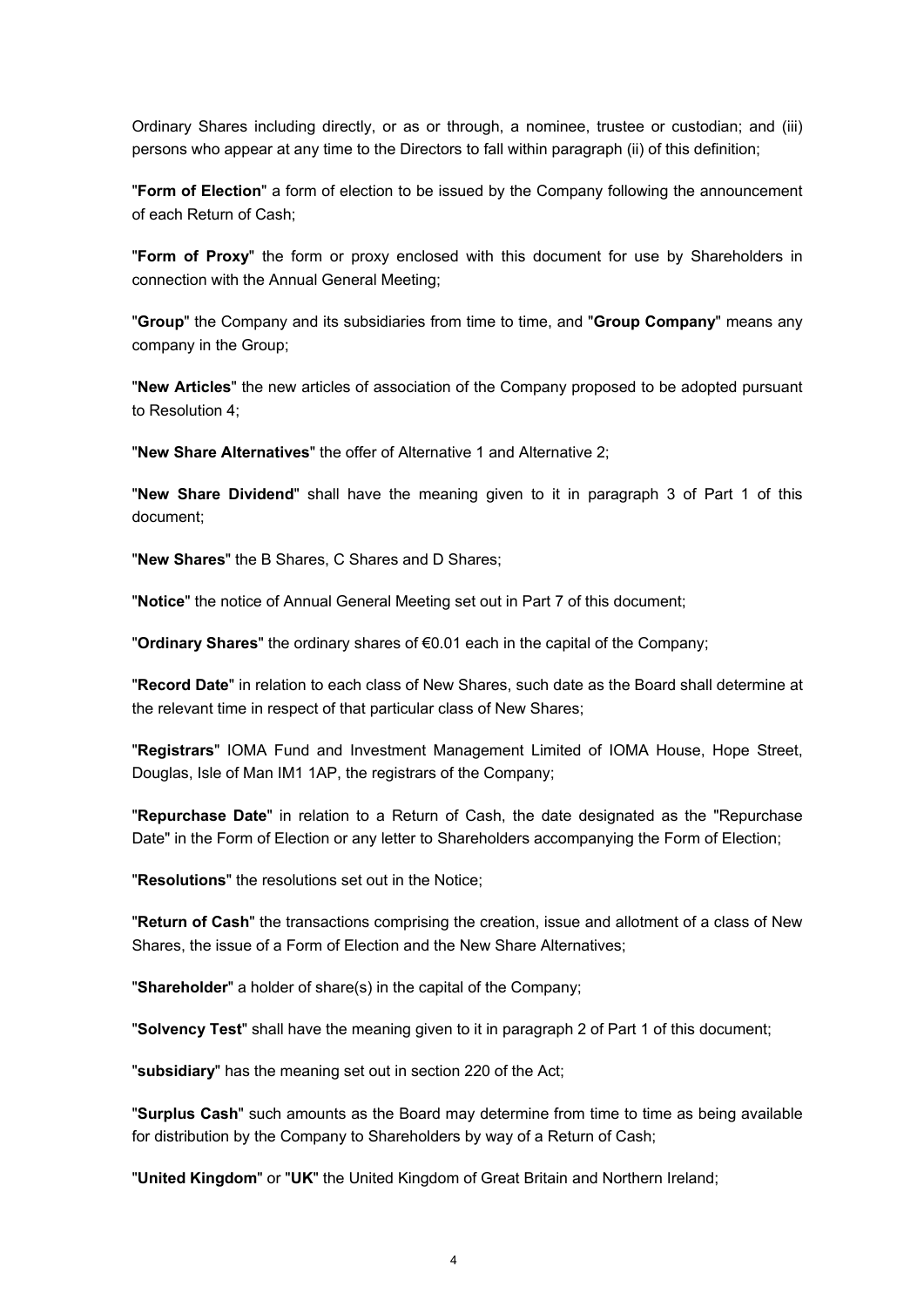"**US**" or "**United States**" the United States of America (including the states of the United States and the District of Colombia), its possessions and territories and all areas subject to its jurisdiction; and

"**US Securities Act**" United States Securities Act of 1933 (as amended from time to time).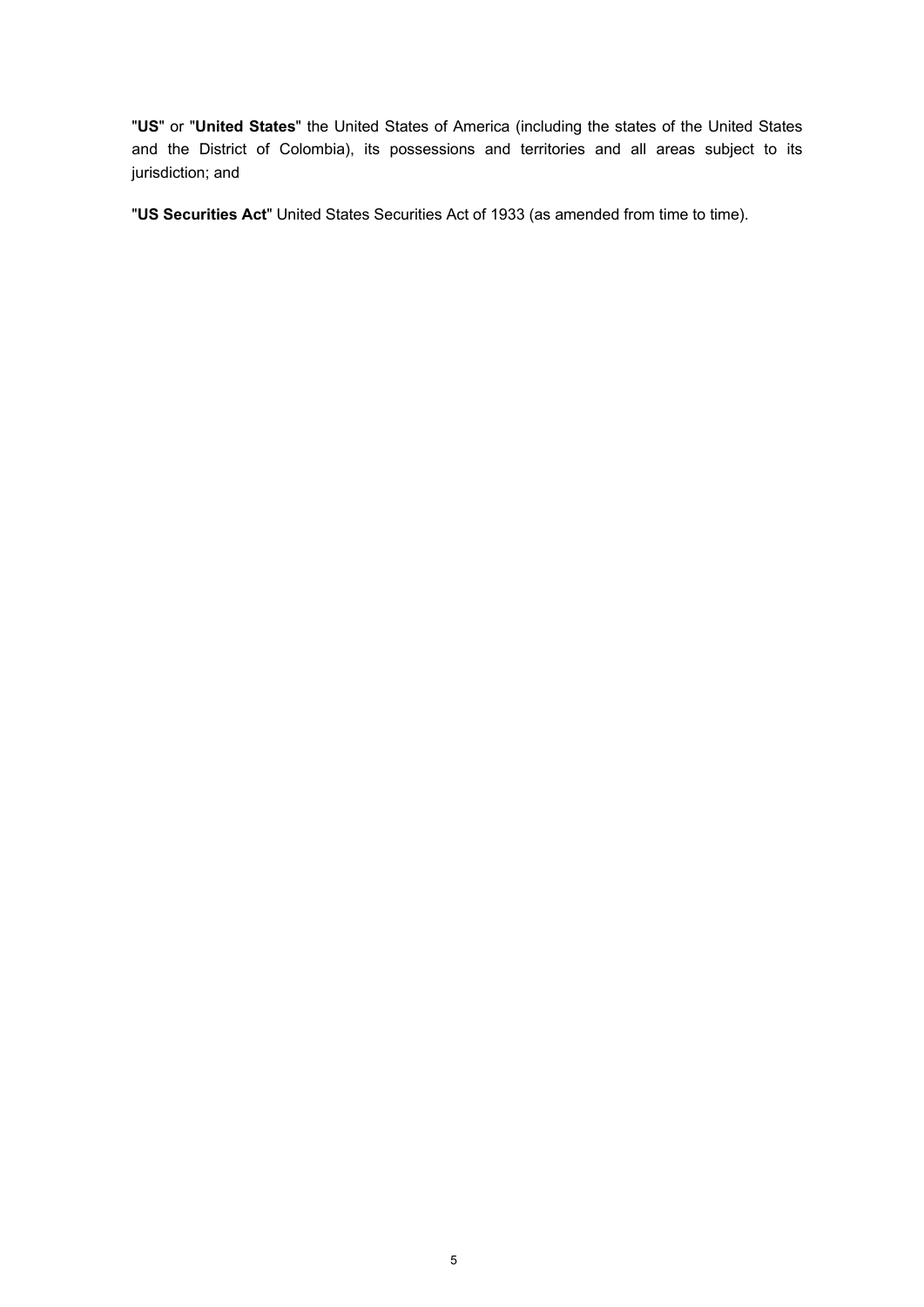#### **LETTER FROM THE CHAIRMAN**

*Incorporated and registered in the Isle of Man under the Isle of Man Companies Act 2006 with registered number 004145V* 

*Directors:* 

*Registered office:* 

*Douglas, Isle of Man* 

*IOMA House Hope Street* 

*IM1 1AP* 

Rory Patrick Macnamara\* (Chairman) Patrick Rupert Cottrell\* Philip Peter Scales\* Timothy Graham Walker\*

(\* non-executive)

14 July 2010

*To all Shareholders* 

Dear Sir or Madam,

#### **Annual General Meeting and proposed scheme for the Return of Cash to Shareholders**

#### 1. **Introduction**

In addition to the business usually conducted by the Company at its Annual General Meeting (namely, the proposal and, if thought fit, adoption of resolutions to approve the audited accounts, the re-appointment of certain Directors, the re-appointment of the Company's auditors and the granting of authorities to allot new shares), the Board has concluded that it is in the best interests of the Company and the Shareholders to propose a resolution at the forthcoming Annual General Meeting to establish a scheme by which cash can be returned to Shareholders.

The Company has previously announced that it will distribute excess cash to Shareholders where possible. The Board considers it preferable to establish, in advance of holding any excess cash, a scheme by which cash can be returned to Shareholders in a flexible form and in a timely manner. It is intended that the proposals will enable your Board to effect this following the generation of such excess cash without convening any further general meeting of Shareholders.

The Company intends to implement a Return of Cash as and when disposals of assets of the Company give rise to Surplus Cash. The timing and order of disposals is presently uncertain, but as disposals by the Company are completed and announced, the details of any Return of Cash will subsequently be notified to Shareholders.

#### 2. **Background to and reasons for the proposal**

In light of the strategy of the Company to dispose of assets and return Surplus Cash to Shareholders, the Board is mindful of the fact that it has a range of institutional, corporate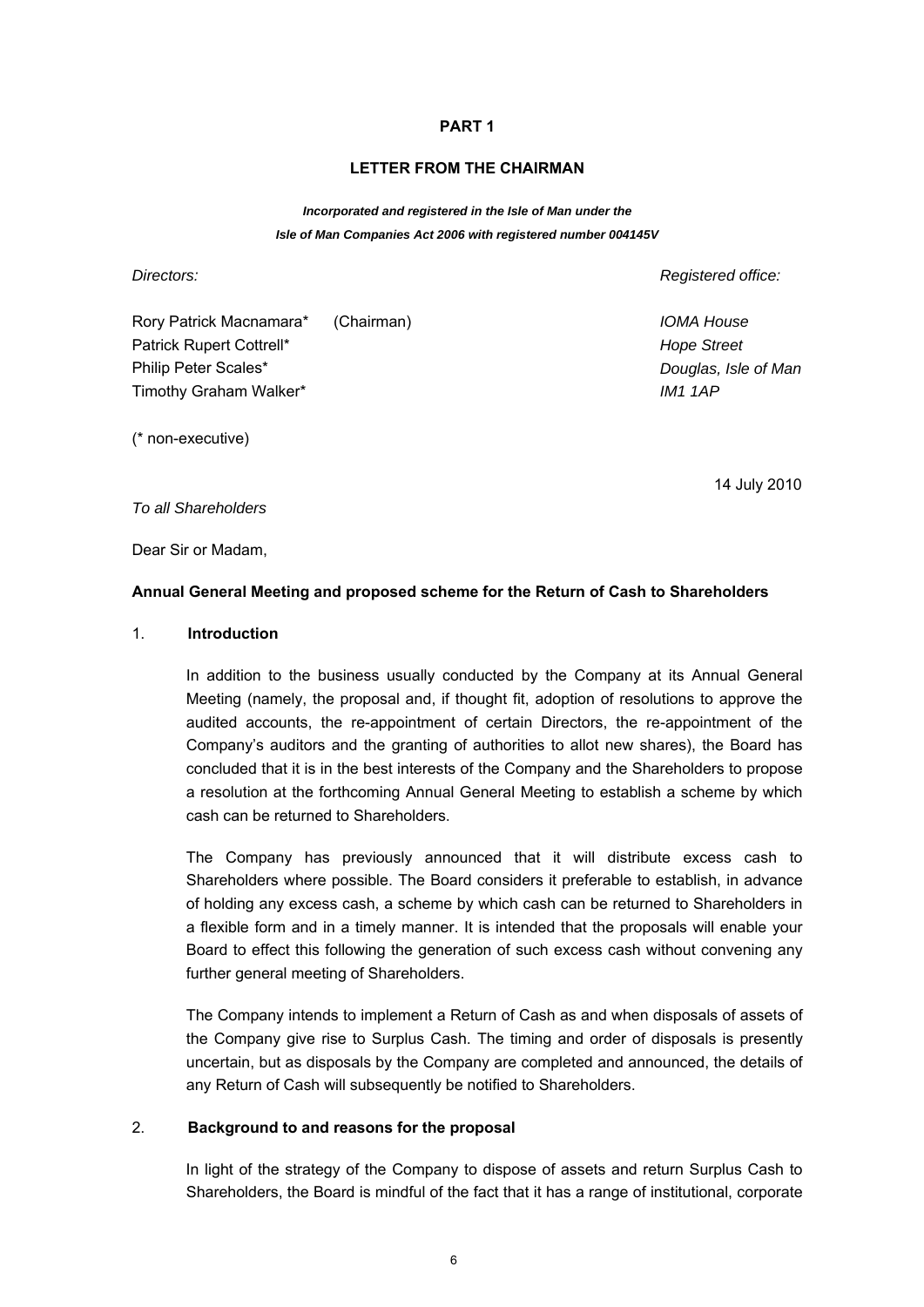and individual Shareholders and, as such, proposes adopting a flexible mechanism by which any Surplus Cash can be returned. Having considered the available options, the Board is proposing a structure to allow future cash distributions by the Company to be effected by the bonus issue of newly created classes of shares (B Shares, C Shares and D Shares), to be issued to Shareholders pro rata to their holdings of Ordinary Shares when the Company is in a position to return cash to Shareholders. Subject to the issue of a class of New Shares to Shareholders on the Company's register on the relevant Record Date, each Shareholder (save for the Excluded Shareholders) shall be afforded the opportunity to elect to receive the Return of Cash in one of two ways, further details of which are set out below.

The Return of Cash proposal has been chosen as it gives each Shareholder (save for Excluded Shareholders) the choice to receive their Return of Cash in the form of a payment for the repurchase of their New Shares or a dividend thereon, or a combination of the above, and allows the Company to return Surplus Cash to Shareholders without having to seek Shareholder approval on each and every occasion it wishes to do so.

The Company does not currently have sufficient cash resources to enable it to implement a Return of Cash, but anticipates that it may be in a position to do so if and when certain disposals take place at prices which permit such distribution. Shareholders should be aware there is no certainty of any disposals taking place or of any Return of Cash within any particular timeframe. However, as previously announced, the Board is at varying stages of negotiation with a number of parties in relation to disposals of certain assets and is hopeful that some or all of such negotiations will enable a Return of Cash to be implemented.

Pursuant to the terms of Resolution 4, Shareholder approval is being sought for, amongst other things, amendments being made to the Current Articles which will be implemented by the adoption of the New Articles, which provide for the creation of the B Shares, C Shares and D Shares and contain authority for the Board to issue such shares in separate tranches in respect of future Returns of Cash.

Prior to any Return of Cash, the Directors will need to be satisfied, on reasonable grounds, that the Company will, immediately following a Return of Cash, satisfy the statutory solvency test set out in section 49 of the Act (the "**Solvency Test**"). The Company will satisfy the Solvency Test if (i) the Company is able to pay its debts as they become due in the normal course of the Company's business and (ii) the value of the Company's assets exceeds the value of its liabilities. The Board intends to make a Return of Cash only when the Company is in possession of sufficient Surplus Cash and is able to satisfy the Solvency Test.

The purpose of this document is to provide Shareholders with information relating to the Annual General Meeting and the proposed scheme for the Return of Cash, to explain the reasons for such scheme and why the Board considers it to be in the best interest of the Company and Shareholders as a whole. **Shareholders should read the whole of this document and not just rely on the summarised information set out in this letter.**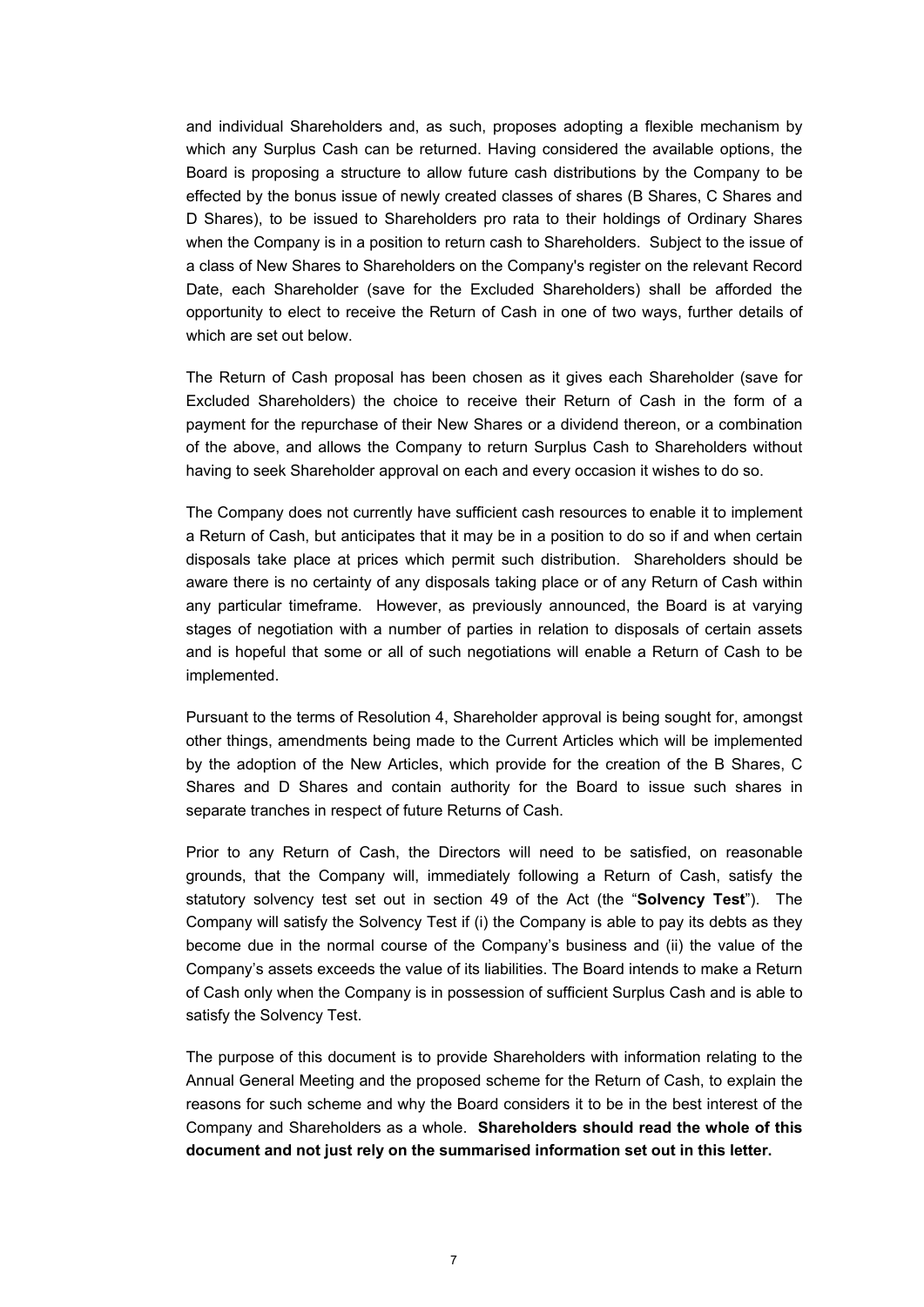#### 3. **Return of Cash and the New Share Alternatives**

Should the Board determine, having regard to the ability of the Company to satisfy the Solvency Test (as described above), that the Company is in possession of Surplus Cash, and that it wishes to implement a Return of Cash, the Company shall notify Shareholders by way of an announcement confirming the aggregate amount of the Return of Cash, the intention to issue a class of New Shares to Shareholders and the relevant Record Date in relation to such New Shares. Following such announcement, the Shareholders will receive:

# **One New Share of that class for each Ordinary Share held on the relevant Record Date, irrespective of whether you choose Alternative 1 or Alternative 2.**

The rights and restrictions attaching to the New Shares are set out in Part 3 of this document.

The Company will then provide Shareholders with a Form of Election pursuant to which Shareholders (save for Excluded Shareholders) will be asked to elect to receive the Return of Cash either by way of Alternative 1 (share buy-back) or by way of Alternative 2 (dividend) or any combination of these in respect of their New Shares. A summary of each of the New Share Alternatives is set out below. Shareholders who fail to make a valid election will be deemed to have elected for Alternative 2. Excluded Shareholders may not choose Alternative 1 and so will be deemed to have elected for Alternative 2. Further details of the terms and basis upon which the New Share Alternatives will be proposed are set out in Part 2 of this document.

Before taking any action Shareholders should read Part 5 of this document 'United Kingdom Taxation in relation to the Return of Cash' since electing for one or other of the New Share Alternatives will give rise to different UK tax consequences. Shareholders are not required to choose any alternative at present and the guidance on UK tax is necessarily limited to the current legislation as at the date of this document.

# **Shareholders who are in any doubt as to their tax position should consult an appropriate professional adviser.**

#### **Alternative 1**

If you choose Alternative 1 in respect of some or all of your New Shares, those New Shares in respect of which you have made such election will be repurchased by the Company at the price per New Share specified in the relevant Form of Election. In addition, following their repurchase, such New Shares will be cancelled and will not be reissued.

Shareholders should refer to Part 5 of this document for guidance on the expected UK tax treatment of Alternative 1.

Alternative 2. Excluded Shareholders may not choose Alternative 1 and will be deemed to have elected for Alternative 2. Shareholders who fail to make a valid election will be deemed to have elected for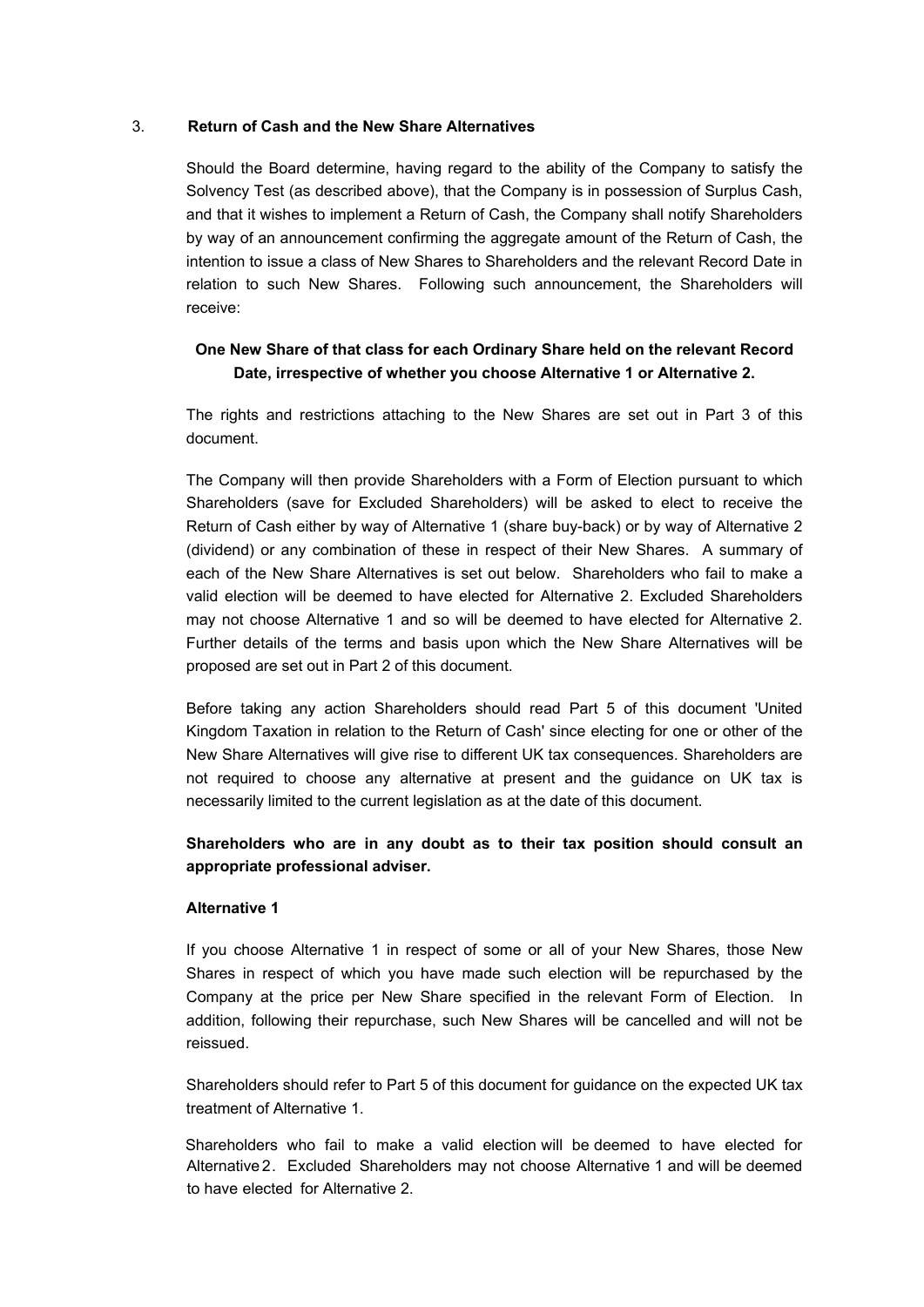#### **Alternative 2**

If you choose Alternative 2 (or are deemed to have elected for Alternative 2) in respect of some or all of your New Shares, you will receive a dividend of the amount specified in the Form of Election per New Share in respect of those New Shares, such dividend being referred to in this document as the "**New Share Dividend**". Immediately following the payment of the New Share Dividend, the New Shares in respect of which such dividend has been paid will automatically convert into Deferred Shares and will be repurchased by the Company for a nominal sum on such date as the Directors may determine. The Deferred Shares will not be listed and will carry extremely limited rights, details of which are set out in Part 4 of this document.

Shareholders should refer to Part 5 of this document for guidance on the expected UK tax treatment of Alternative 2.

2 and, accordingly, are only entitled to receive the New Share Dividend. Shareholders who fail to make a valid election will be deemed to have elected for Alternative 2. Excluded Shareholders will also be deemed to have elected for Alternative

#### 4. **Annual General Meeting**

Your approval is being sought for each of the Resolutions and the adoption of the structure enabling the Return of Cash on the terms set out in this document.

A notice of Annual General Meeting which has been convened for 10:00 a.m. on 6 August 2010 for this purpose is set out at Part 7 of this document. A Form of Proxy to be used in conjunction with the Annual General Meeting is enclosed with this document.

The Company is obliged under Isle of Man law to present its audited financial statements to the members in a general meeting within six months of the date to which such annual financial statements are made up (being, in the case of the Company, 31 December). The Isle of Man Financial Supervision Commission (the "**FSC**") may, however, grant an extension to this timeframe for any special reason upon application being made to it. The Directors determined that it would be beneficial for the Return of Cash proposals to be considered by Shareholders in conjunction with the business presented to the Company's 2010 annual general meeting and therefore made application to the FSC for an extension, which application was granted in order to allow the Annual General Meeting to be held on 6 August 2010.

#### 5. **Summary explanation of the Resolutions to be put to the Annual General Meeting**

At the Annual General Meeting, Shareholders will be asked to consider ordinary and special business as set out in the Notice.

Resolutions 1 to 3 inclusive, which will be proposed as ordinary resolutions, relate to the approval of the audited accounts of the Company for the year ended 31 December 2009, the re-appointment of Mr Philip Scales as a Director and the re-appointment of KPMG Audit LLC as the auditors to the Company.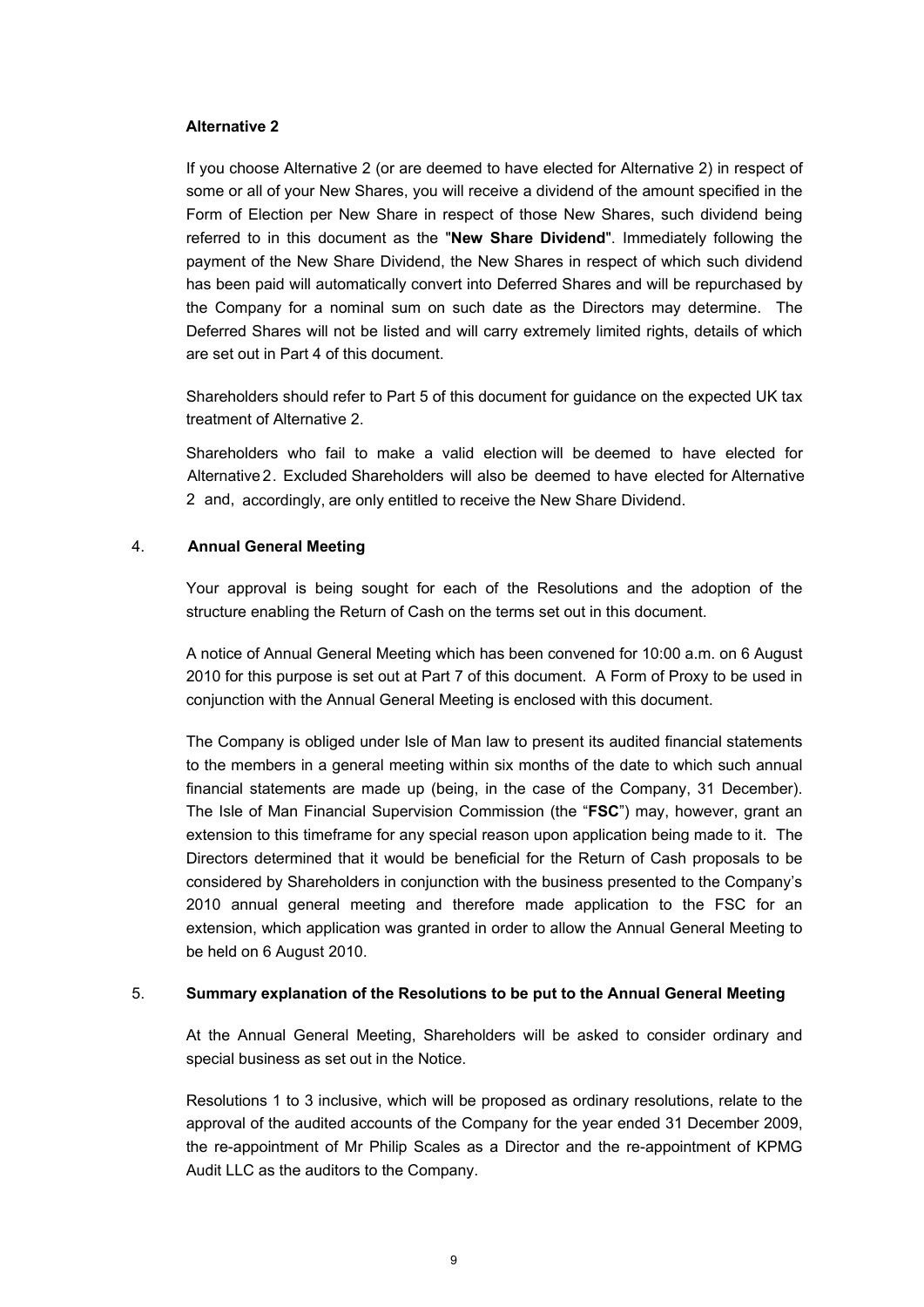Resolution 4 will be proposed as a special resolution which, if passed, will see the adoption of the New Articles containing provisions designed to facilitate the Return of Cash. If Resolution 4 is not passed at the Annual General Meeting, the Company will not be able to implement the Return of Cash on the terms set out in this document.

Resolution 5 will be proposed as an ordinary resolution which, if passed, will grant the Directors the authority to allot Ordinary Shares up to an aggregate par value of €773,827, such authority to expire at the conclusion of the next annual general meeting of the Company or the date which is 15 months after the date of the passing of such resolution, whichever is earlier.

Resolution 6 will be proposed as a special resolution which, if passed, will disapply the pre-emption provisions of the Company's articles of association in respect of the allotment for cash of Ordinary Shares up to an aggregate par value of €116,074, such disapplication to expire on the same date as the expiration of any authority given in the terms of Resolution 5.

#### 6. **Adoption of the New Articles**

As the Current Articles need to be updated in order to implement the Return of Cash, it is proposed that the New Articles are adopted in substitution for the Current Articles. The New Articles reflect the following key changes to the Current Articles:

- (a) an increase in the amount of share capital of the Company available for issue to enable the Company to issue B Shares, C Shares and D Shares in connection with the Return of Cash proposals and the ability of the Board to issue B Shares, C Shares and D Shares, and to effect Returns of Cash, without any additional shareholder authority;
- (b) the incorporation of the rights and restrictions attaching to the B Shares, C Shares and D Shares (as more particularly summarised in Part 3 of this document);
- (c) the incorporation of the rights and restrictions attaching to the Deferred Shares (as more particularly summarised in Part 4 of this document);
- (d) the right of the Board, subject to compliance with the Solvency Test, to reduce the paid up share capital of the Company from time to time by means of the cancellation in whole or in part of amounts standing to the credit of the Company's share premium account and their reclassification as distributable reserves of the Company; and
- (e) the ability of the Company to circulate copies of the Company's annual accounts and reports to members by way of electronic communication, should the Company be in possession of a valid email address furnished to the Company by a member for that purpose.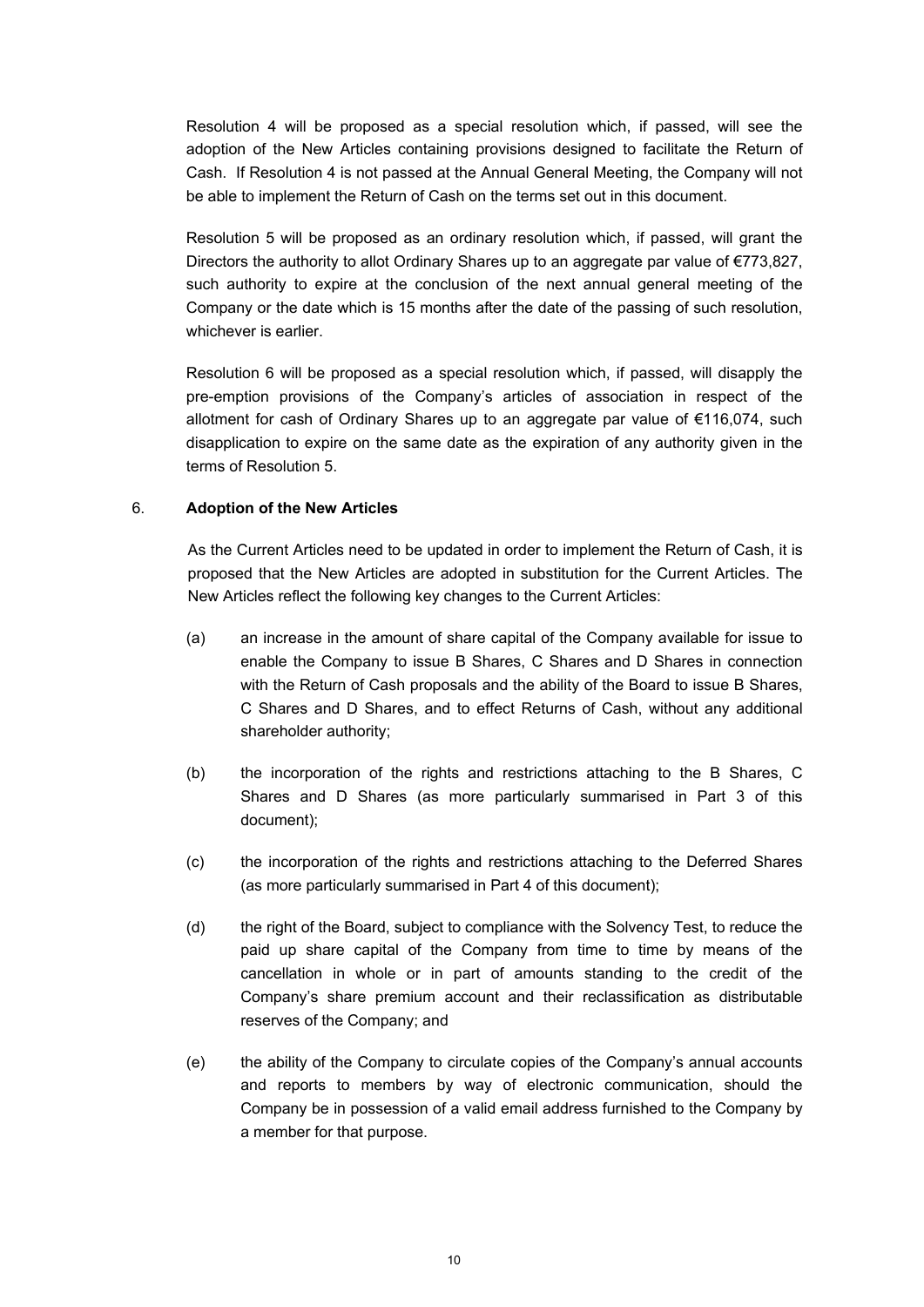Whilst not specifically required for the purposes of the Return of Cash proposal, the Board considers that the changes referred to in sub-paragraphs (d) and (e) above would be beneficial to Shareholders.

Copies of the New Articles are available for review from the Company's registered office at any time before the AGM; in addition, copies of the New Articles will be available on the Company's website at http://www.carpathianplc.com and at the Annual General Meeting.

#### 7. **United Kingdom taxation in relation to the Return of Cash**

If you are a Shareholder resident in the UK (for tax purposes), a tax liability may arise in respect of the repurchase proceeds and/or dividend which you may receive under any Return of Cash depending upon your individual circumstances. A guide to the general tax position of United Kingdom Shareholders as at the date of this document is set out in Part 5 of this document. **You are strongly advised to read Part 5 of this document and to seek professional advice tailored to your specific circumstances.** 

Shareholders should note that the Company has not applied for any tax clearances with respect to the Return of Cash in the UK or in any other jurisdiction.

#### 8. **Excluded Shareholders**

The attention of those Shareholders who are not resident in the United Kingdom or who are citizens, residents or nationals of other countries is drawn to the information set out in paragraph 4 of Part 2 of this document.

#### 9. **Action to be taken**

Resolutions 1, 2, 3 and 5 are to be proposed as ordinary resolutions, requiring approval by more than 50 per cent of the votes cast at the Annual General Meeting (whether in person or by proxy). Resolutions 4 and 6 are to be proposed as special resolutions, requiring approval by at least 75 per cent of the votes cast at the Annual General Meeting (whether in person or by proxy).

You will find enclosed a reply-paid Form of Proxy for use at the Annual General Meeting. Whether or not you are able to attend, you are requested to complete the Form of Proxy in accordance with the instructions set out on the form and return it to Computershare Investor Services (Jersey) Limited, PO Box 329, Queensway House, Hilgrove Street, St Helier, Jersey JE4 9XY as soon as possible and, in any event, so as to arrive by no later than 10:00 a.m. on 4 August 2010.

Proxy voting in respect of uncertificated Ordinary Shares may also be registered through CREST (see note 11 to the Form of Proxy). The completion and return of a Form of Proxy or the giving of an electronic proxy instruction will not preclude you from attending and voting in person at the Annual General Meeting if you wish.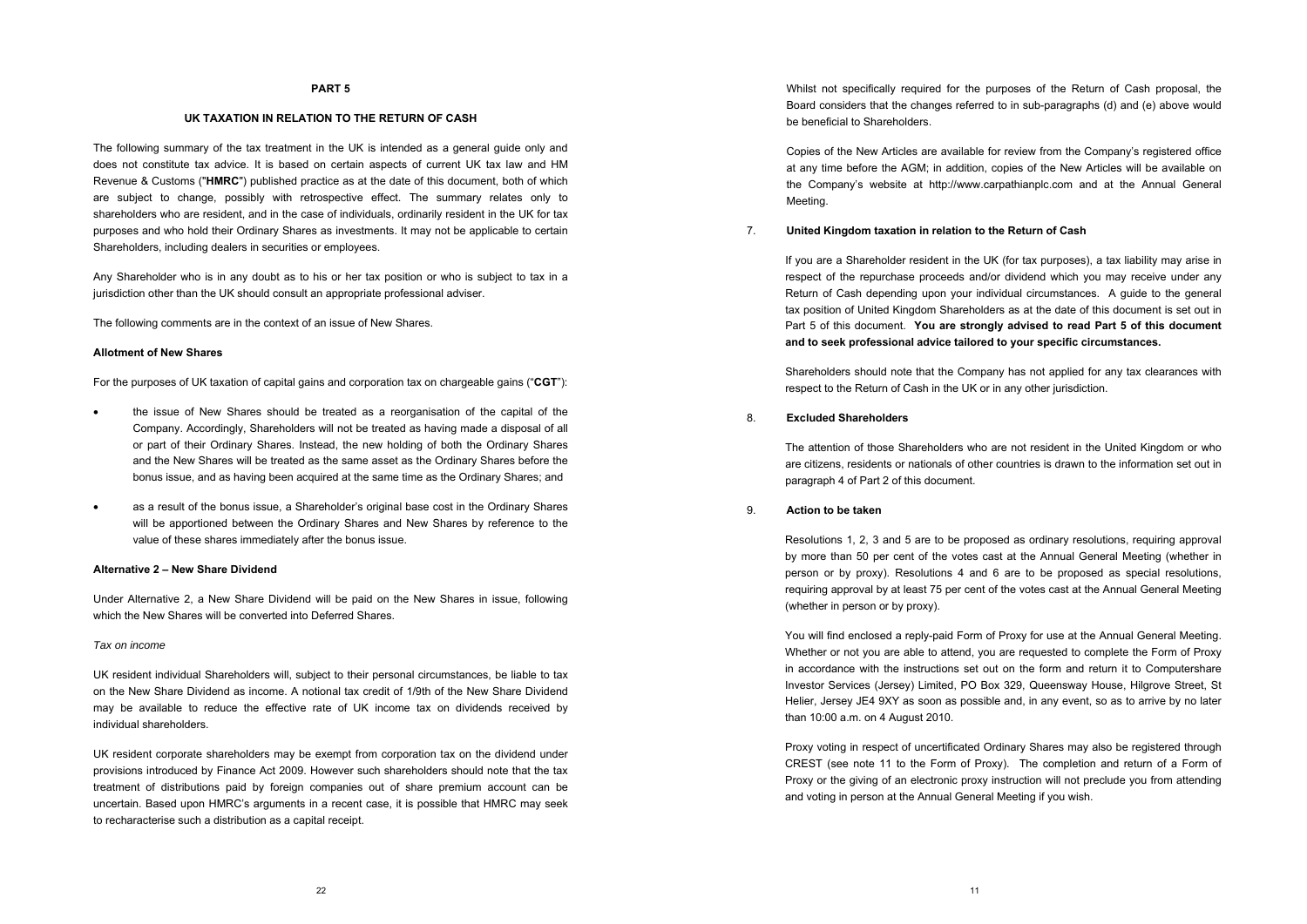#### 10. **Recommendation**

**The Board unanimously recommends that you vote in favour of the Resolutions to be proposed at the Annual General Meeting and in particular Resolution 4 as the Directors intend to do in respect of their own beneficial holdings amounting to 100,000 Ordinary Shares in aggregate, representing approximately 0.04 per cent of the current voting share capital of the Company.** 

Yours faithfully

Rory Macnamara for and on behalf of Carpathian PLC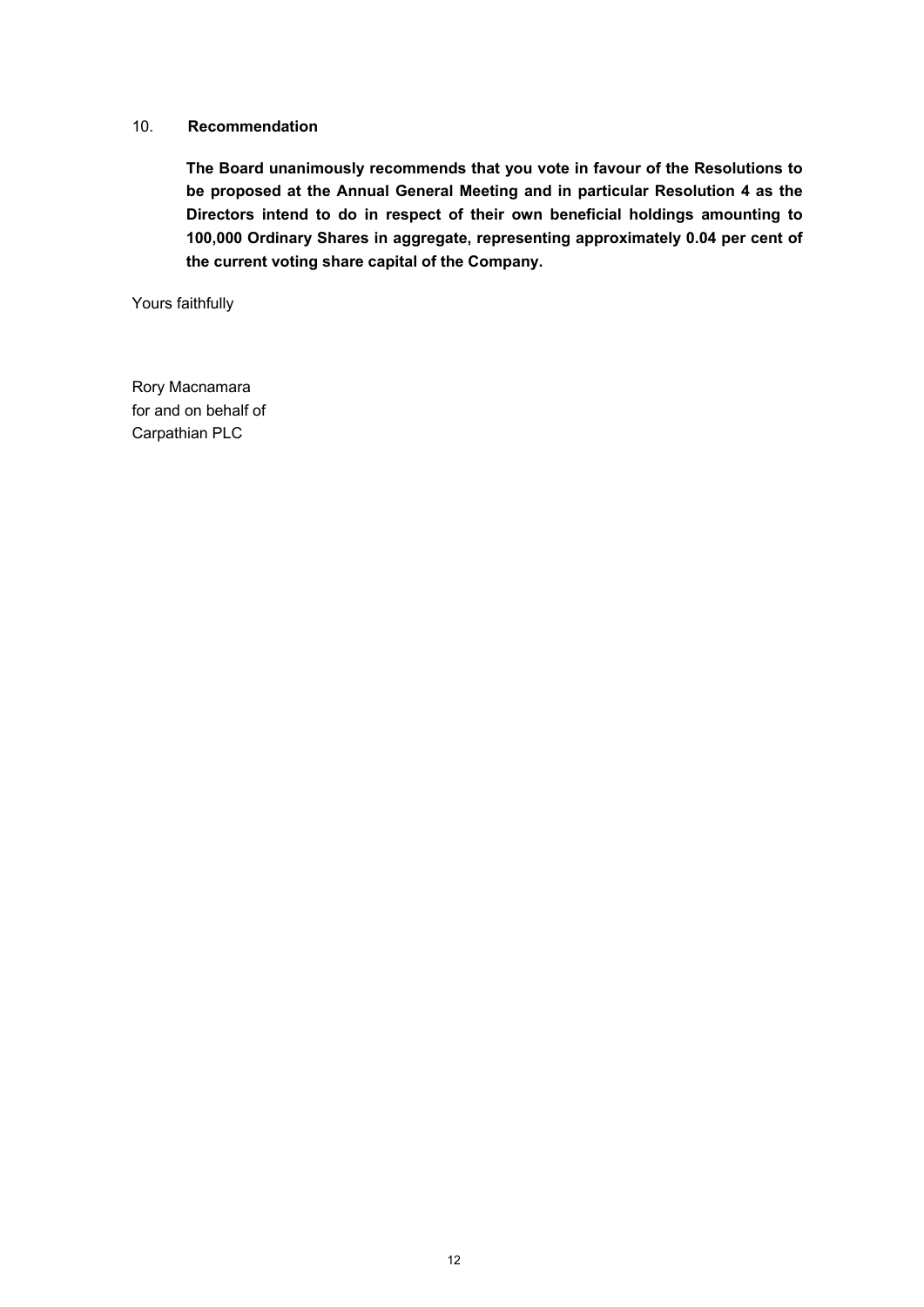#### **DETAILS OF THE RETURN OF CASH**

#### 1. **Conditions to the implementation of the Return of Cash**

The ability of the Company to implement a Return of Cash in the future is conditional on the approval by Shareholders of Resolution 4 to be proposed at the Annual General Meeting, the satisfaction of the Solvency Test which is a matter to be determined by the Board at the time of each Return of Cash) and the Company having sufficient reserves representing the Company's paid up share premium to pay up in full the par value of the New Shares to be issued in respect of the Return of Cash.

You are encouraged to vote on the Return of Cash by completing and returning your Form of Proxy for the Annual General Meeting or by completing and transmitting a CREST proxy instruction to Computershare Investor Services (Jersey) Limited, PO Box 329, Queensway House, Hilgrove Street, St Helier, Jersey JE4 9XY as soon as possible and, in any event, so as to arrive by no later than 10:00 a.m. on 4 August 2010 as no New Shares will be able to be created and issued in the future, and no Return of Cash will take effect, unless Resolution 4 is passed.

#### 2. **Allotment of New Shares**

In the event that the Company decides to effect a Return of Cash in the future, it is proposed to capitalise a sum not exceeding  $€75,000$  (in respect of the issue of any class of New Shares) standing to the credit of any reserve or fund of the Company representing the Company's paid up share premium. Amounts so capitalised will then be applied in paying up in full the par value of the New Shares of a particular class (being B Shares, C Shares or D Shares), to be allotted to Shareholders on the basis of one New Share of the class of New Share being issued for each Ordinary Share held at the relevant Record Date.

The Resolutions provide the Company with sufficient authority to allot New Shares to option holders in the event that such options are exercised prior to the relevant Record Date*.*

The New Shares will have limited rights as more fully set out in Part 3 of this document. No share certificates will be issued for any New Shares. The New Shares will not be admitted to trading on any recognised investment exchange.

#### 3. **The New Share Alternatives**

On each occasion that the Company wishes to implement a Return of Cash it will notify Shareholders in advance by way of an announcement confirming the aggregate amount of Surplus Cash, the intention to issue a class of New Shares and the relevant Record Date in relation to such New Shares. The Company will then provide a Form of Election pursuant to which Shareholders (other than Excluded Shareholders) will be asked to elect to receive the Return of Cash either by way of Alternative 1, Alternative 2 or any combination of these alternatives.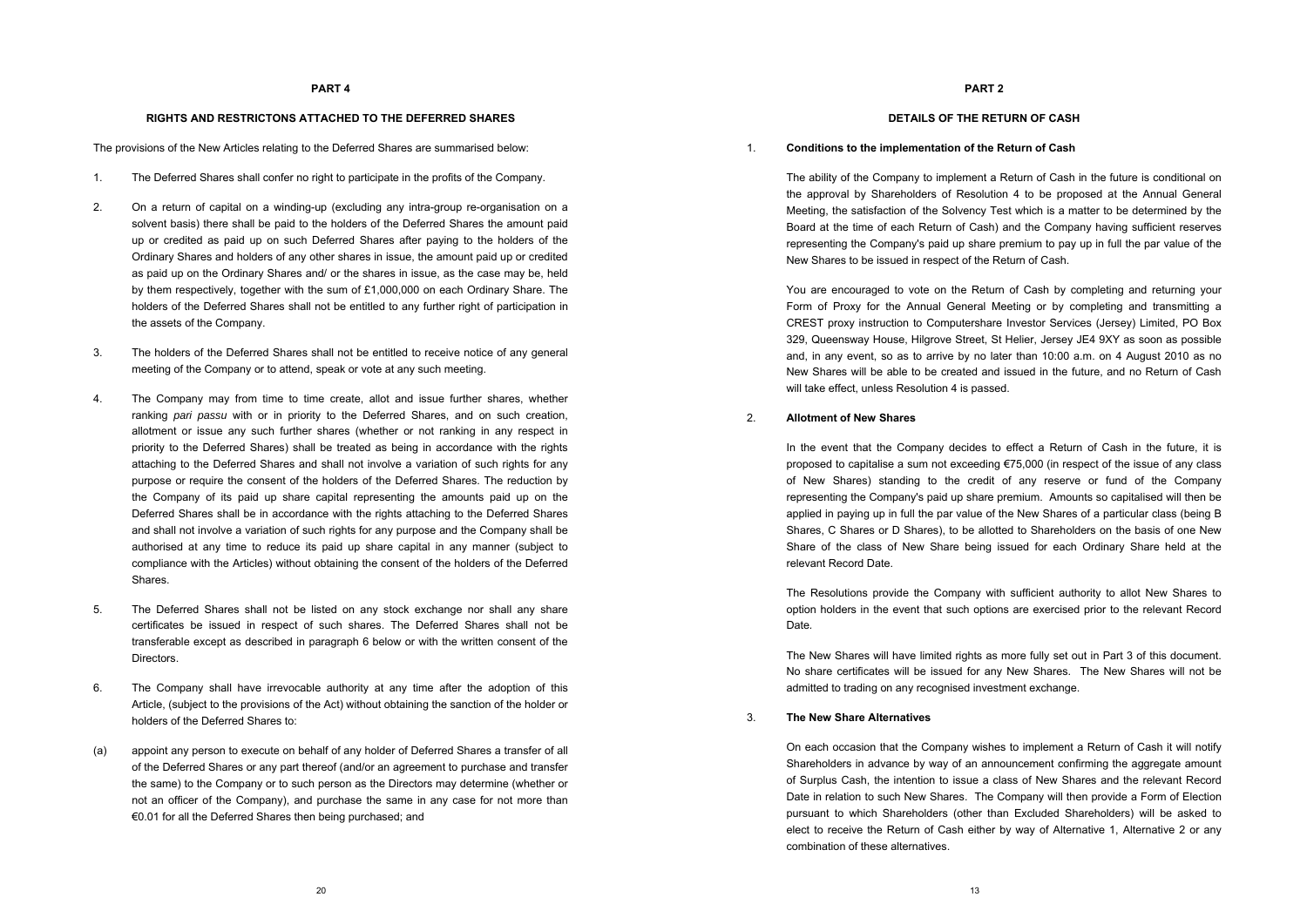**Shareholders (other than Excluded Shareholders) may choose Alternative 1, Alternative 2 or any combination of these alternatives in respect of their New Shares. Excluded Shareholders may not choose Alternative 1 and will be deemed to have elected for Alternative 2. Shareholders who fail to make an election or fail to return a validly executed Form of Election will be deemed to have elected for Alternative 2 in respect of their entire holding of New Shares.** 

#### **Alternative 1**

Pursuant to Alternative 1, Shareholders may elect to have all or some of the New Shares issued to them pursuant to a Return of Cash repurchased by the Company, on the Repurchase Date, at the price per New Share specified in the Form of Election free of all dealing expenses and commissions.

Share certificates will not be issued in respect of New Shares which are to be repurchased by the Company by way of Alternative 1. In addition, following their repurchase, such New Shares will be cancelled and will not be reissued.

**Shareholders should read carefully Part 5 'United Kingdom taxation in relation to the Return of Cash' of this document before deciding whether to elect for Alternative 1.** 

#### **Alternative 2**

Shareholders may elect to receive a New Share Dividend in respect of all or some of their New Shares. Shareholders who fail to make an election or fail to return a validly executed Form of Election will be deemed to have elected for Alternative 2 in respect of their entire holding of New Shares.

Following payment of the New Share Dividend, those New Shares on which the New Share Dividend has been paid will be converted into Deferred Shares, with the Shareholder receiving one Deferred Share for each such New Share. No share certificates will be issued in respect of either the New Shares on which the New Share Dividend is paid or in respect of the Deferred Shares.

The Deferred Shares will have extremely limited rights as more fully set out in Part 4 of this document. The Deferred Shares will not be admitted to trading on any recognised investment exchange.

The Company may repurchase all Deferred Shares then in issue at any time for an aggregate consideration of €0.01. In view of its negligible amount, entitlement to any of the aggregate consideration of €0.01 will not be sent to individual Shareholders.

**Shareholders should read carefully Part 5 'United Kingdom taxation in relation to the Return of Cash' of this document before deciding whether to elect for Alternative 2.**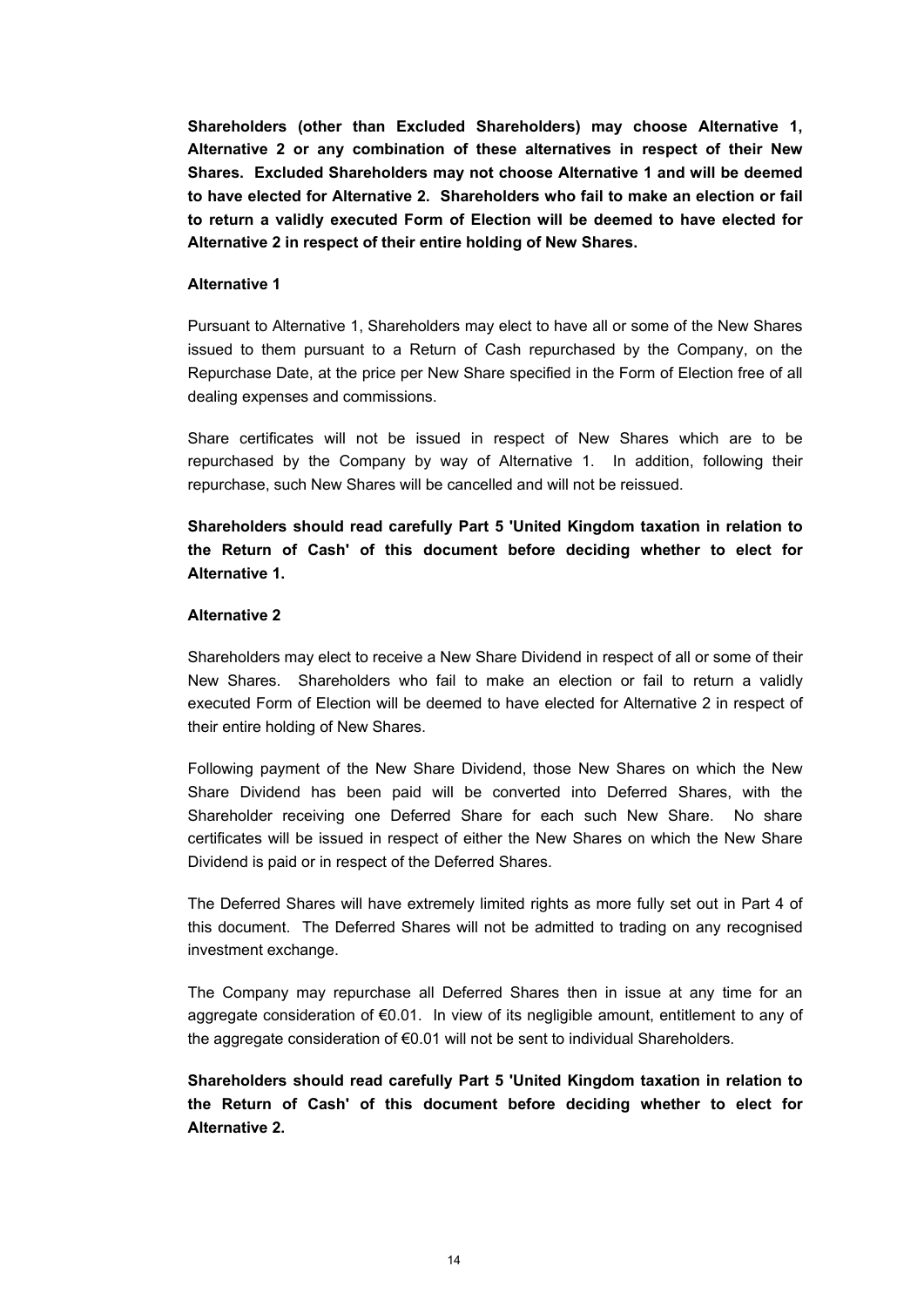#### 4. **Non-United Kingdom Shareholders**

Shareholders who are not resident in the United Kingdom or the Isle of Man or who are citizens, residents or nationals of other countries should consult their professional advisers to ascertain whether a Return of Cash will be subject to any restrictions or require compliance with any formalities imposed by the laws or regulations of, or any body or authority located in, the jurisdiction in which they are resident or to which they are subject. In particular, it is the responsibility of any Shareholder not resident in the United Kingdom or the Isle of Man or a citizen, resident or national of another country wishing to receive the New Share Dividend or have New Shares repurchased or otherwise dispose of any shares in the Company to satisfy himself or herself as to full observance of the laws of each relevant jurisdiction in connection with a Return of Cash including the obtaining of any government, exchange control or other consents which may be required, or the compliance with other necessary formalities needing to be observed and the payment of any issue, transfer or other taxes or duties in such jurisdiction.

The distribution of this document in certain jurisdictions may be restricted by law. Persons into whose possession this document comes should inform themselves about and observe any such restrictions. Neither this document nor any other document issued or to be issued by or on behalf of the Company in connection with the Return of Cash constitutes an invitation, offer or other action on the part of the Company in any jurisdiction in which such invitation, offer or other action is unlawful.

In the event that the Company is advised that it would or might be in breach of legal or regulatory requirements in any jurisdiction, or the Company would or might be required to make filings or take any other action in any jurisdiction as a result of its issuing New Shares to Shareholders who have registered addresses in any Excluded Jurisdiction or who are citizens, residents or nationals of other countries, it is proposed that the New Shares to which such Shareholders are entitled will not be allotted to such Shareholders but may be issued to a nominee with the proceeds of the Return of Cash being remitted to such Shareholders.

If the Company is advised that it would or might be in breach of legal or regulatory requirements in any jurisdiction, or that the Company would or might be required to make filings or take any other action in any jurisdiction as a result of an election made pursuant to a Form of Election, or the repurchase by the Company of New Shares from a Shareholder who has a registered address in any Excluded Jurisdiction or who is a citizen, resident or a national of a country outside the UK or a trustee, custodian or nominee holding New Shares on behalf of such persons, such Shareholder shall be deemed to have elected for Alternative 2 and so to receive the New Share Dividend in respect of the relevant New Shares (unless the Company otherwise determines in as absolute discretion).

A resident, citizen or national of the United States is not entitled to participate in Alternative 1. A trustee, custodian or nominee holding New Shares on behalf of a resident, citizen or national of the United States is not entitled to participate in Alternative 1 in respect of such New Shares and must therefore not execute a Form of Election to participate in the same in respect of such New Shares. Without prejudice to the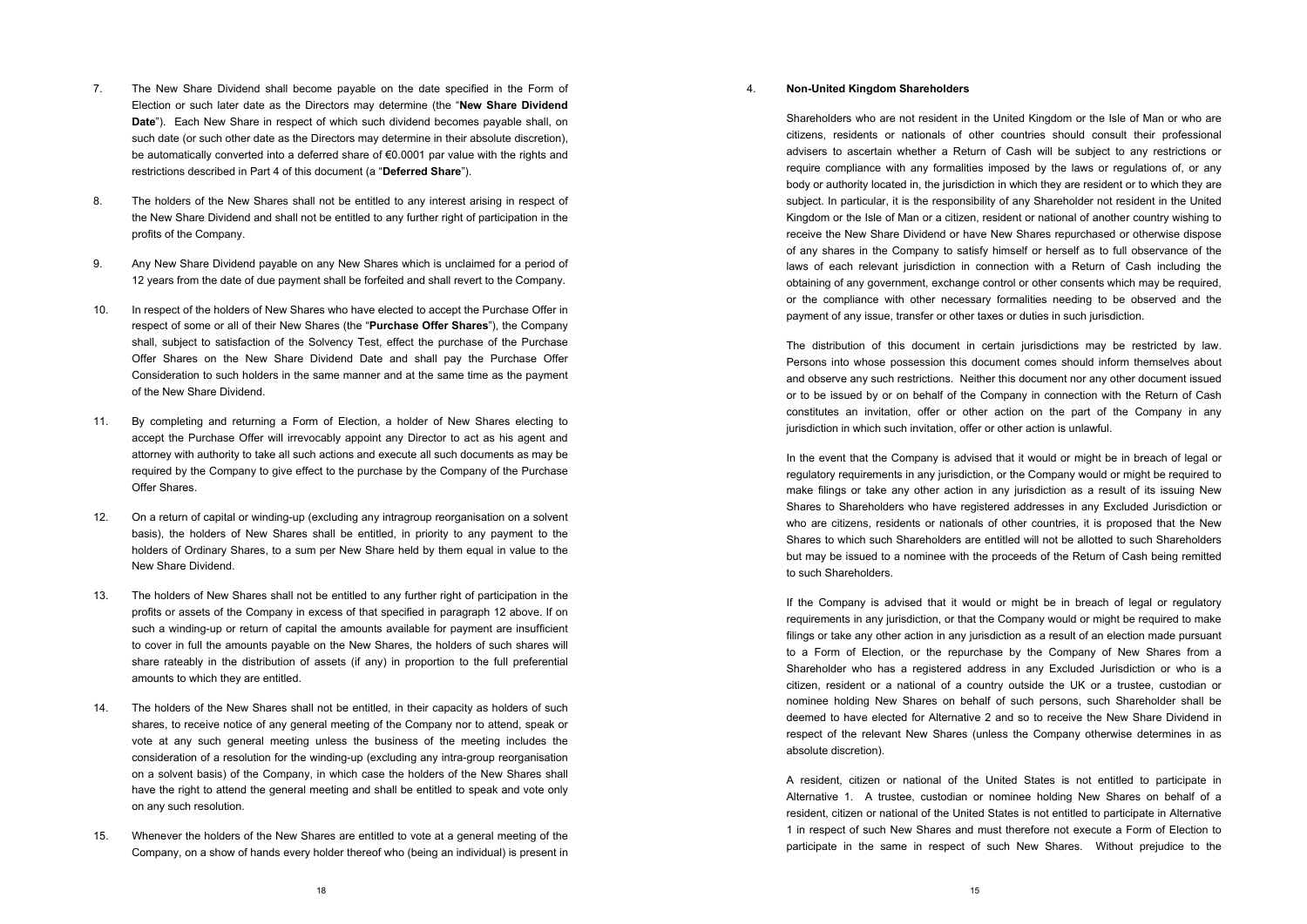generality of the foregoing, any such Shareholders will only be entitled to receive the New Share Dividend.

The above provisions of this paragraph relating to Excluded Shareholders may be waived, varied or modified as regards specific Shareholders or on a general basis by the Company in its absolute discretion.

#### 5. **Securities law considerations in the United States**

Without prejudice to the generality of the foregoing, the offering of the New Shares or the Deferred Shares, as the case may be, has not been, nor will it be, registered under the US Securities Act or the relevant state securities laws of the United States. Neither the New Shares nor the Deferred Shares may be transferred in the United States unless pursuant to a transaction which has been registered under the US Securities Act and relevant state securities laws or pursuant to an exemption therefrom.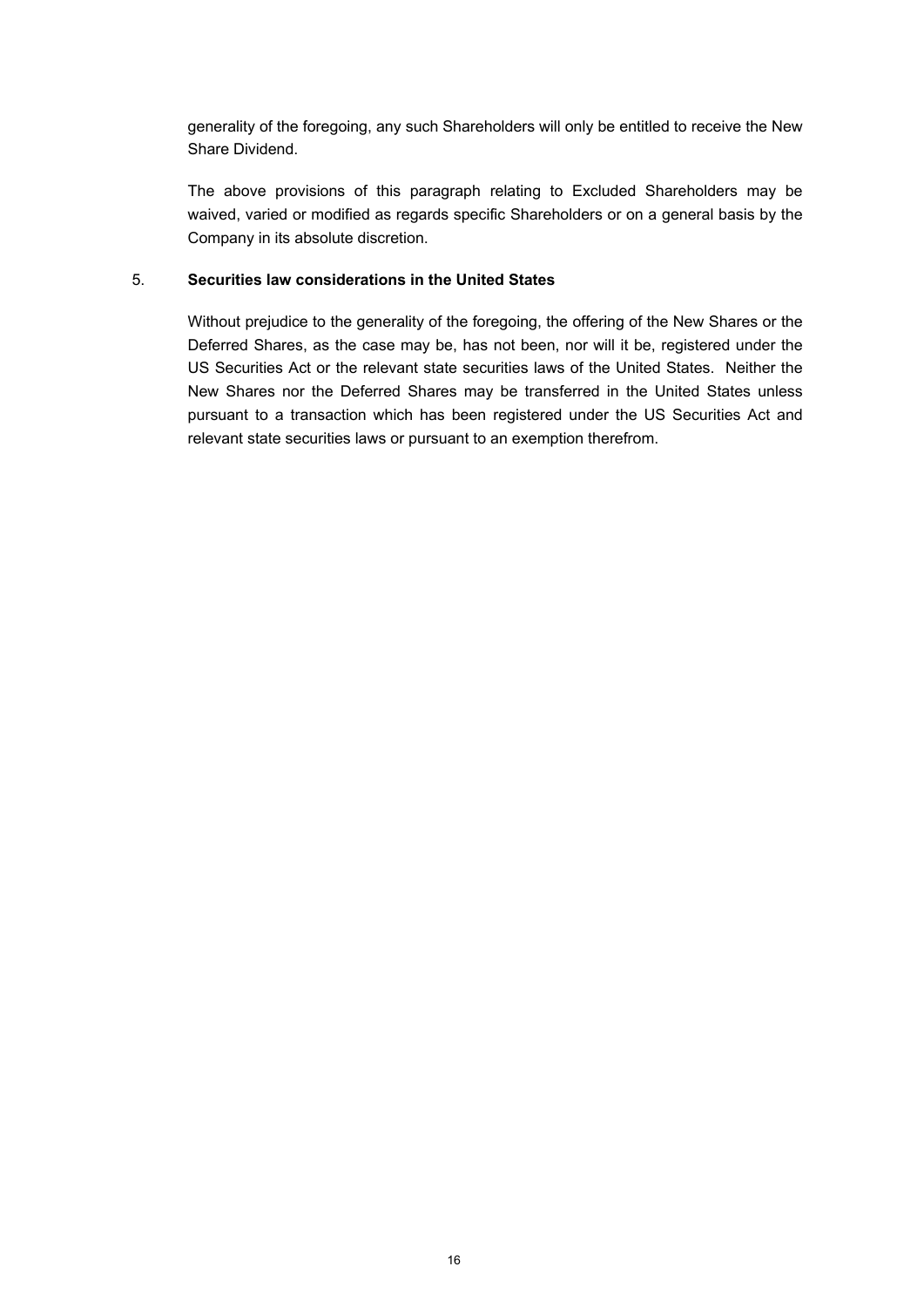#### **RIGHTS AND RESTRICTONS ATTACHED TO THE NEW SHARES**

The provisions of the New Articles relating to B Shares, C Shares and D Shares are summarised below:

- 1. The Board may, subject to satisfaction of the Solvency Test, resolve to capitalise any sum standing to the credit of any reserve or fund of the Company representing the Company's paid up share premium and appropriate the sum resolved to be capitalised to pay up in full, at a price equal to the aggregate par value of such shares, B Shares, C Shares or D Shares in proportion to the existing holdings of Ordinary Shares of the relevant members of the Company.
- 2. The Board may make up to three separate bonus issues of shares as described in paragraph 1 above, the first issue being in respect of shares forming a class identified by the title "B Shares", the second issue being in respect of shares forming a class identified by the title "C Shares" and the third issue being in respect of shares forming a class identified by the title "D Shares" (each a "**Class**").
- 3. On or around the date of allotment of each Class (the "**New Shares**"), the Board shall send a form of election to the holders of Ordinary Shares or, in respect of Ordinary Shares held in uncertificated form, shall invite the relevant holders to submit an instruction by means of CREST (each a "**Form of Election**") under which the holders of Ordinary Shares shall be entitled, subject to certain limitations and restrictions, to elect in relation to any New Shares to be issued to them to:
	- (i) accept an offer by the Company to purchase the New Shares (the **"Purchase Offer"**) for cash consideration per New Share equal to the New Share Dividend (as defined in paragraph 6 below) (the "**Purchase Offer Consideration**"); or
	- (ii) receive the New Share Dividend.
- 4. Holders of New Shares who have not returned to the Company or its registrar a duly completed Form of Election by the deadline for receipt of valid Forms of Election specified in the Form of Election (or such later time and/or date as the Directors may determine) (the "**Relevant Time**") electing to accept either the New Share Dividend or the Purchase Offer will be deemed to have elected to receive the New Share Dividend in relation to each New Share held by them.
- 5. The Directors shall determine all questions as to form and validity, including the timing of receipt, of any Form of Election in their absolute discretion and may, if they so determine, accept a Form of Election which is received after the Relevant Time or which is not correctly completed.
- 6. A single dividend per New Share (the "**New Share Dividend**") shall, subject to satisfaction of the Solvency Test, be payable to the holders of New Shares in respect of which an election has been made, or is deemed to have been made, to receive the New Share Dividend.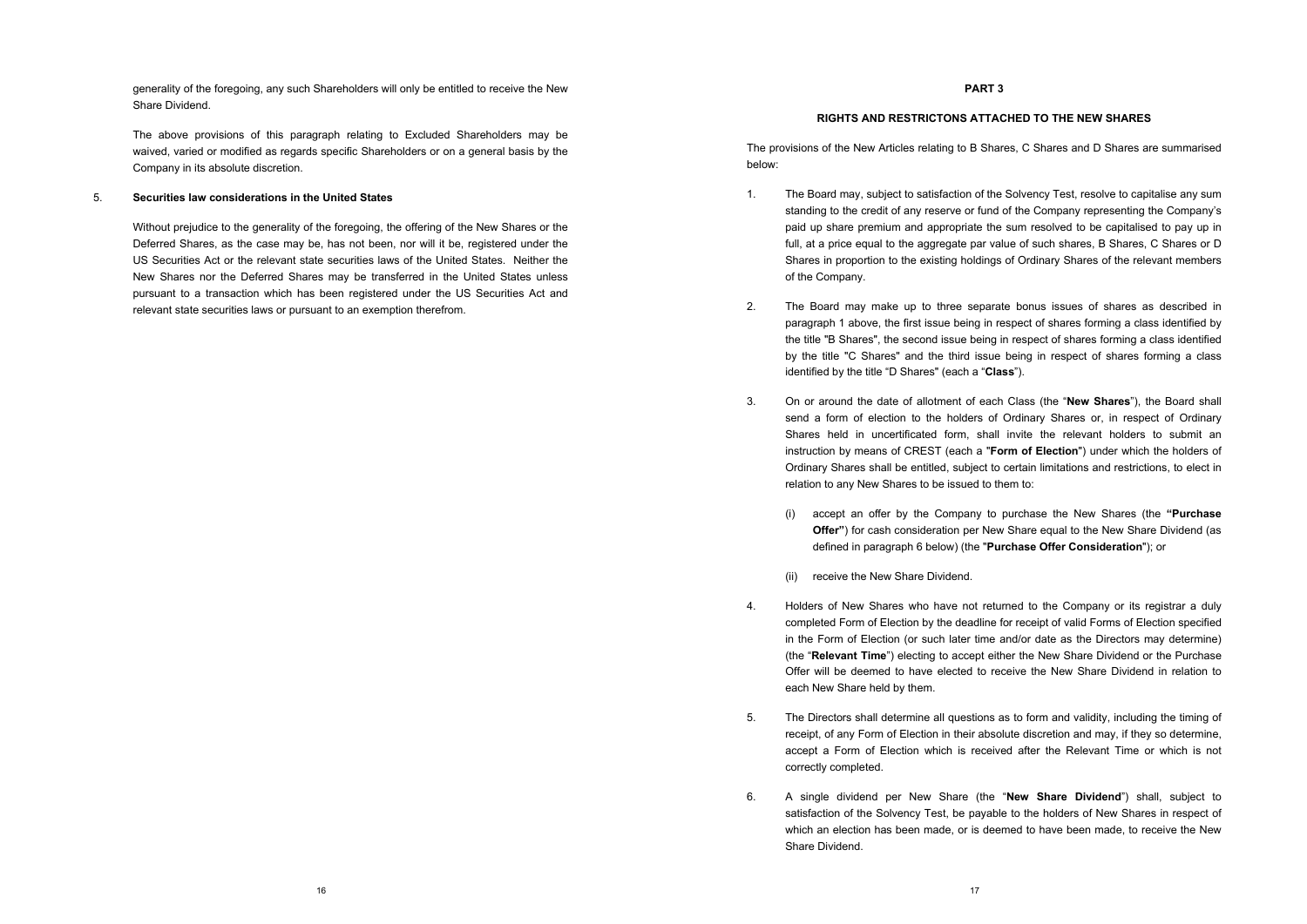- 7. The New Share Dividend shall become payable on the date specified in the Form of Election or such later date as the Directors may determine (the "**New Share Dividend Date**"). Each New Share in respect of which such dividend becomes payable shall, on such date (or such other date as the Directors may determine in their absolute discretion), be automatically converted into a deferred share of €0.0001 par value with the rights and restrictions described in Part 4 of this document (a "**Deferred Share**").
- 8. The holders of the New Shares shall not be entitled to any interest arising in respect of the New Share Dividend and shall not be entitled to any further right of participation in the profits of the Company.
- 9. Any New Share Dividend payable on any New Shares which is unclaimed for a period of 12 years from the date of due payment shall be forfeited and shall revert to the Company.
- 10. In respect of the holders of New Shares who have elected to accept the Purchase Offer in respect of some or all of their New Shares (the "**Purchase Offer Shares**"), the Company shall, subject to satisfaction of the Solvency Test, effect the purchase of the Purchase Offer Shares on the New Share Dividend Date and shall pay the Purchase Offer Consideration to such holders in the same manner and at the same time as the payment of the New Share Dividend.
- 11. By completing and returning a Form of Election, a holder of New Shares electing to accept the Purchase Offer will irrevocably appoint any Director to act as his agent and attorney with authority to take all such actions and execute all such documents as may be required by the Company to give effect to the purchase by the Company of the Purchase Offer Shares.
- 12. On a return of capital or winding-up (excluding any intragroup reorganisation on a solvent basis), the holders of New Shares shall be entitled, in priority to any payment to the holders of Ordinary Shares, to a sum per New Share held by them equal in value to the New Share Dividend.
- 13. The holders of New Shares shall not be entitled to any further right of participation in the profits or assets of the Company in excess of that specified in paragraph 12 above. If on such a winding-up or return of capital the amounts available for payment are insufficient to cover in full the amounts payable on the New Shares, the holders of such shares will share rateably in the distribution of assets (if any) in proportion to the full preferential amounts to which they are entitled.
- 14. The holders of the New Shares shall not be entitled, in their capacity as holders of such shares, to receive notice of any general meeting of the Company nor to attend, speak or vote at any such general meeting unless the business of the meeting includes the consideration of a resolution for the winding-up (excluding any intra-group reorganisation on a solvent basis) of the Company, in which case the holders of the New Shares shall have the right to attend the general meeting and shall be entitled to speak and vote only on any such resolution.
- 15. Whenever the holders of the New Shares are entitled to vote at a general meeting of the Company, on a show of hands every holder thereof who (being an individual) is present in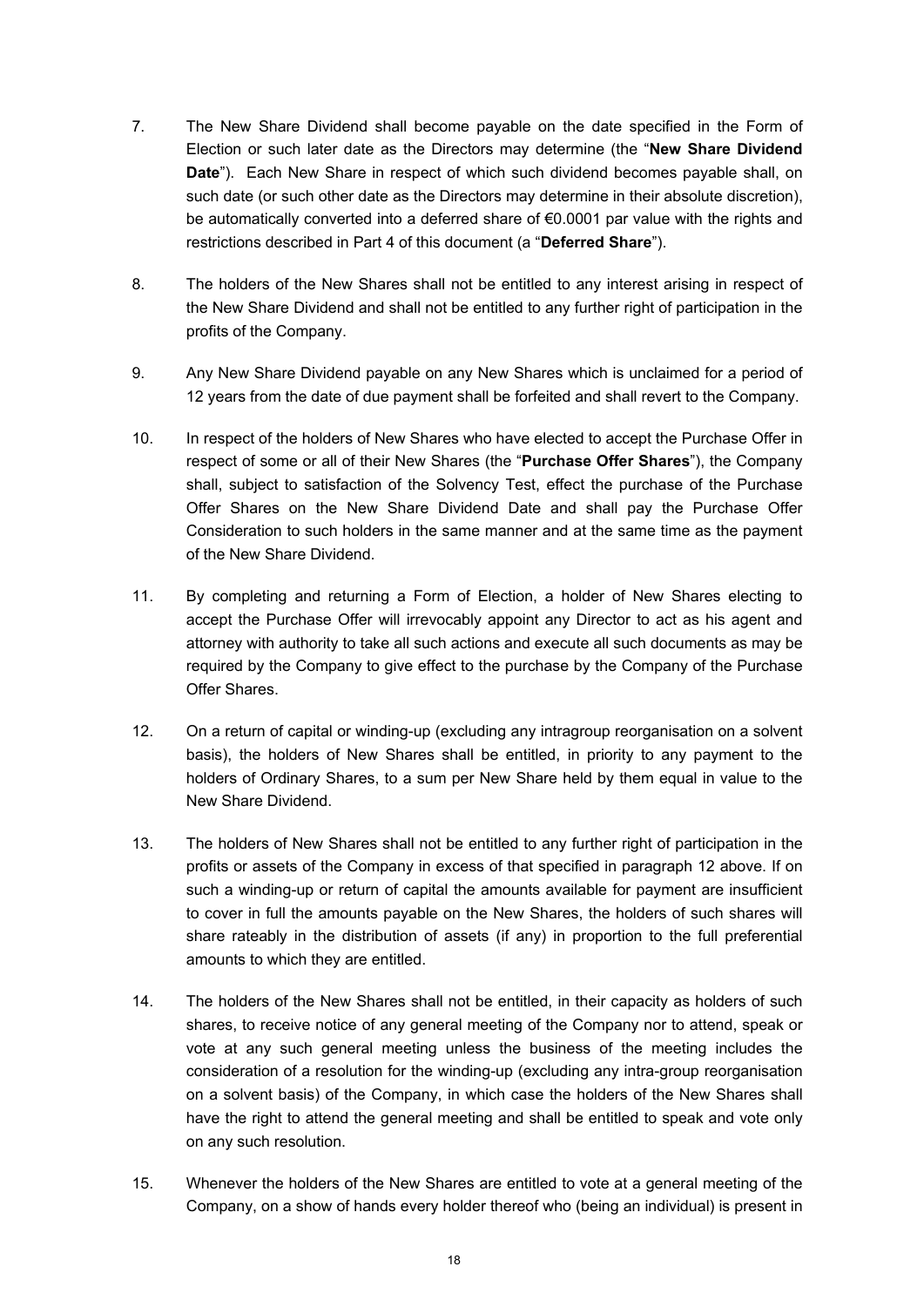person or (being a corporation) by a representative shall have one vote, and on a poll every such holder present in person or by proxy shall have one vote for each New Share registered in the name of such holder.

- 16. The Company may from time to time create, allot and issue further shares, whether ranking pari passu with or in priority to the New Shares. The creation, allotment or issue of any such further shares (whether or not ranking in any respect in priority to the New Shares) shall be treated as being in accordance with the rights attaching to the New Shares and shall not involve a variation of such rights for any purpose or require the consent of the holders of New Shares.
- 17. The reduction by the Company of its paid up share capital representing the amounts paid up on the New Shares shall be in accordance with the rights attaching to the New Shares and shall not involve a variation of such rights for any purpose and the Company shall be authorised at any time to reduce its paid up share capital in any manner (subject to compliance with the Articles) without obtaining the consent of the holders of the New **Shares**
- 18. The New Shares shall not be listed on any stock exchange or held in uncertificated form nor shall any share certificates be issued in respect of such shares. The New Shares shall not be transferable.
- 19. Notwithstanding any contrary provision in the Articles:
	- (a) if, in respect of any holder of Ordinary Shares with a registered address in a jurisdiction outside the Isle of Man or the United Kingdom or whom the Board reasonably believes to be a citizen, resident or national of a jurisdiction outside the Isle of Man or the United Kingdom (an "**Overseas Shareholder**"), the Board is advised or reasonably determines that the allotment and/or issue of New Shares pursuant to the Articles:
		- (i) would or might infringe the laws of such jurisdiction; or
		- (ii) would or might require the Company to comply with any governmental or other consent or any registration, filing or other formality with which the Company is unable to comply or compliance with which the Company regards, in its absolute discretion, as unduly onerous or disproportionate,

then the New Shares to which such holder shall be entitled may, instead of being issued to such holder, be issued to a nominee appointed by the Company for such holder and such New Share shall be sold on behalf of the nominee for a price per New Share equal to the New Share Dividend and the net proceeds of sale shall be paid to the holder in accordance with his entitlements; and

(b) if, in respect of any Overseas Shareholder not caught by sub-paragraph (a) above, the Board is advised or reasonably determines that the Overseas Shareholder is not entitled to participate in the Purchase Offer, such Overseas Shareholder shall be deemed to have elected to receive the New Share Dividend notwithstanding any contrary election in the Overseas Shareholder's Form of Election.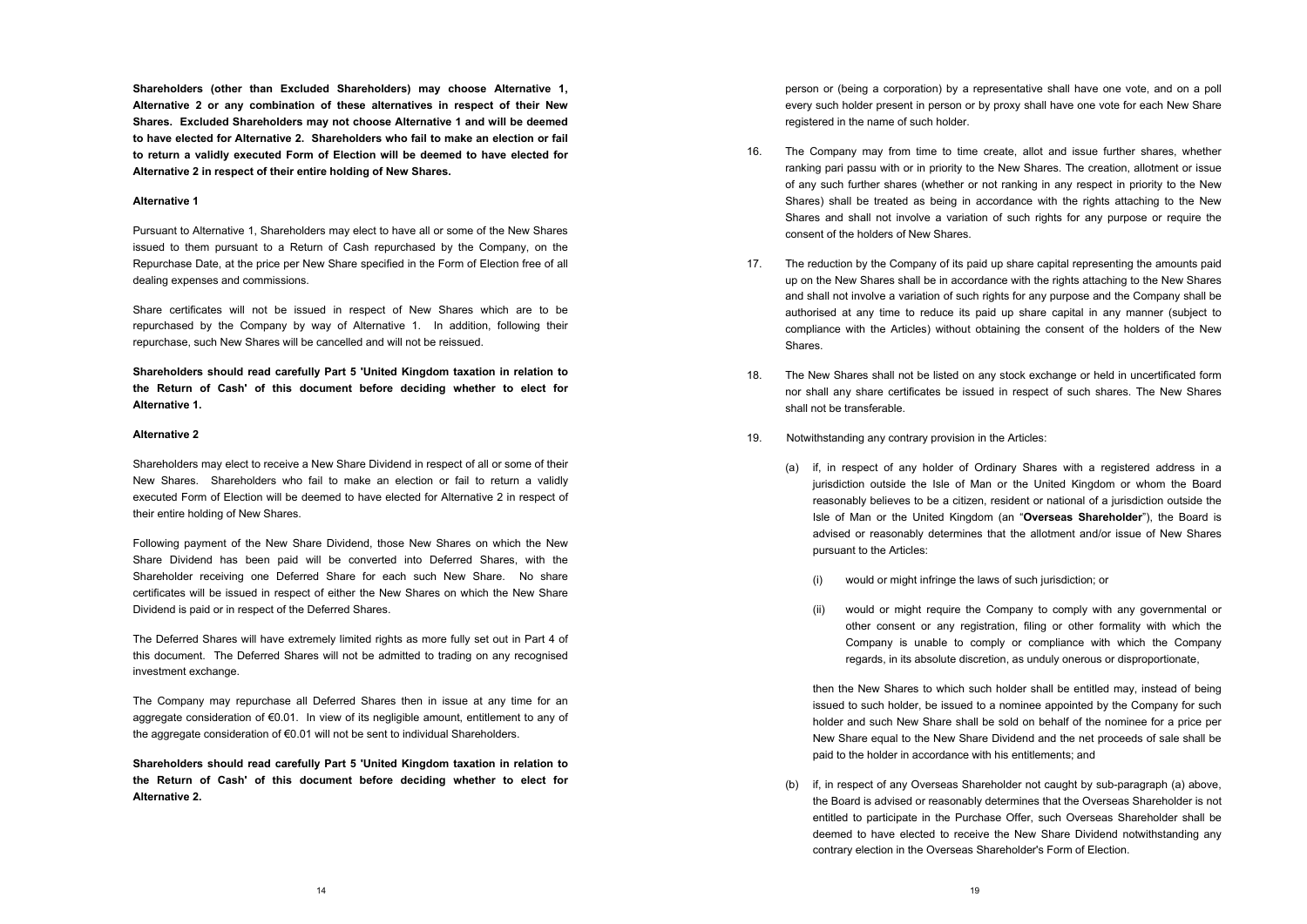#### **RIGHTS AND RESTRICTONS ATTACHED TO THE DEFERRED SHARES**

The provisions of the New Articles relating to the Deferred Shares are summarised below:

- 1. The Deferred Shares shall confer no right to participate in the profits of the Company.
- 2. On a return of capital on a winding-up (excluding any intra-group re-organisation on a solvent basis) there shall be paid to the holders of the Deferred Shares the amount paid up or credited as paid up on such Deferred Shares after paying to the holders of the Ordinary Shares and holders of any other shares in issue, the amount paid up or credited as paid up on the Ordinary Shares and/ or the shares in issue, as the case may be, held by them respectively, together with the sum of £1,000,000 on each Ordinary Share. The holders of the Deferred Shares shall not be entitled to any further right of participation in the assets of the Company.
- 3. The holders of the Deferred Shares shall not be entitled to receive notice of any general meeting of the Company or to attend, speak or vote at any such meeting.
- 4. The Company may from time to time create, allot and issue further shares, whether ranking *pari passu* with or in priority to the Deferred Shares, and on such creation, allotment or issue any such further shares (whether or not ranking in any respect in priority to the Deferred Shares) shall be treated as being in accordance with the rights attaching to the Deferred Shares and shall not involve a variation of such rights for any purpose or require the consent of the holders of the Deferred Shares. The reduction by the Company of its paid up share capital representing the amounts paid up on the Deferred Shares shall be in accordance with the rights attaching to the Deferred Shares and shall not involve a variation of such rights for any purpose and the Company shall be authorised at any time to reduce its paid up share capital in any manner (subject to compliance with the Articles) without obtaining the consent of the holders of the Deferred Shares.
- 5. The Deferred Shares shall not be listed on any stock exchange nor shall any share certificates be issued in respect of such shares. The Deferred Shares shall not be transferable except as described in paragraph 6 below or with the written consent of the Directors.
- 6. The Company shall have irrevocable authority at any time after the adoption of this Article, (subject to the provisions of the Act) without obtaining the sanction of the holder or holders of the Deferred Shares to:
- (a) appoint any person to execute on behalf of any holder of Deferred Shares a transfer of all of the Deferred Shares or any part thereof (and/or an agreement to purchase and transfer the same) to the Company or to such person as the Directors may determine (whether or not an officer of the Company), and purchase the same in any case for not more than €0.01 for all the Deferred Shares then being purchased; and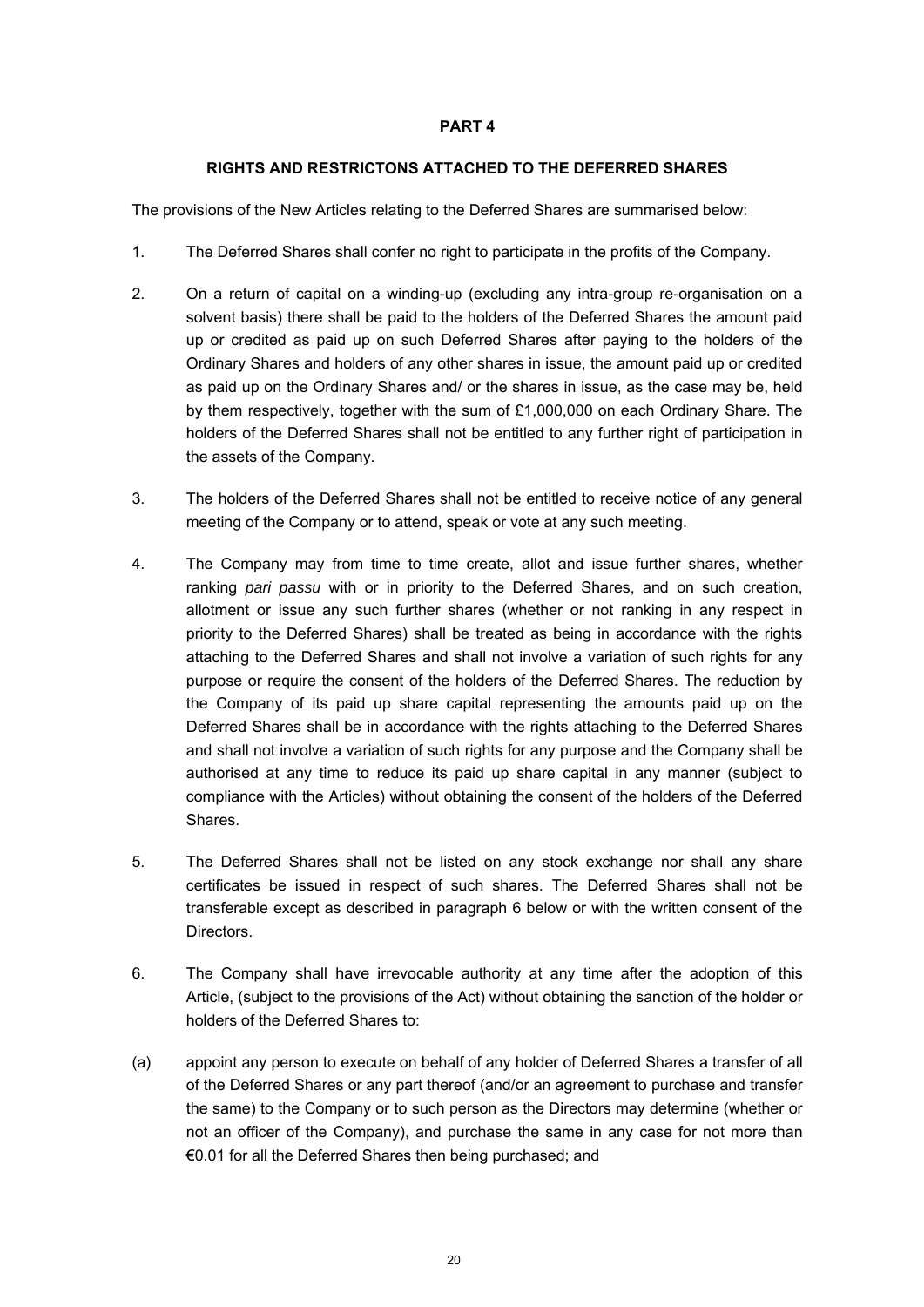(b) cancel all or any of the Deferred Shares so purchased by the Company in accordance with the Act.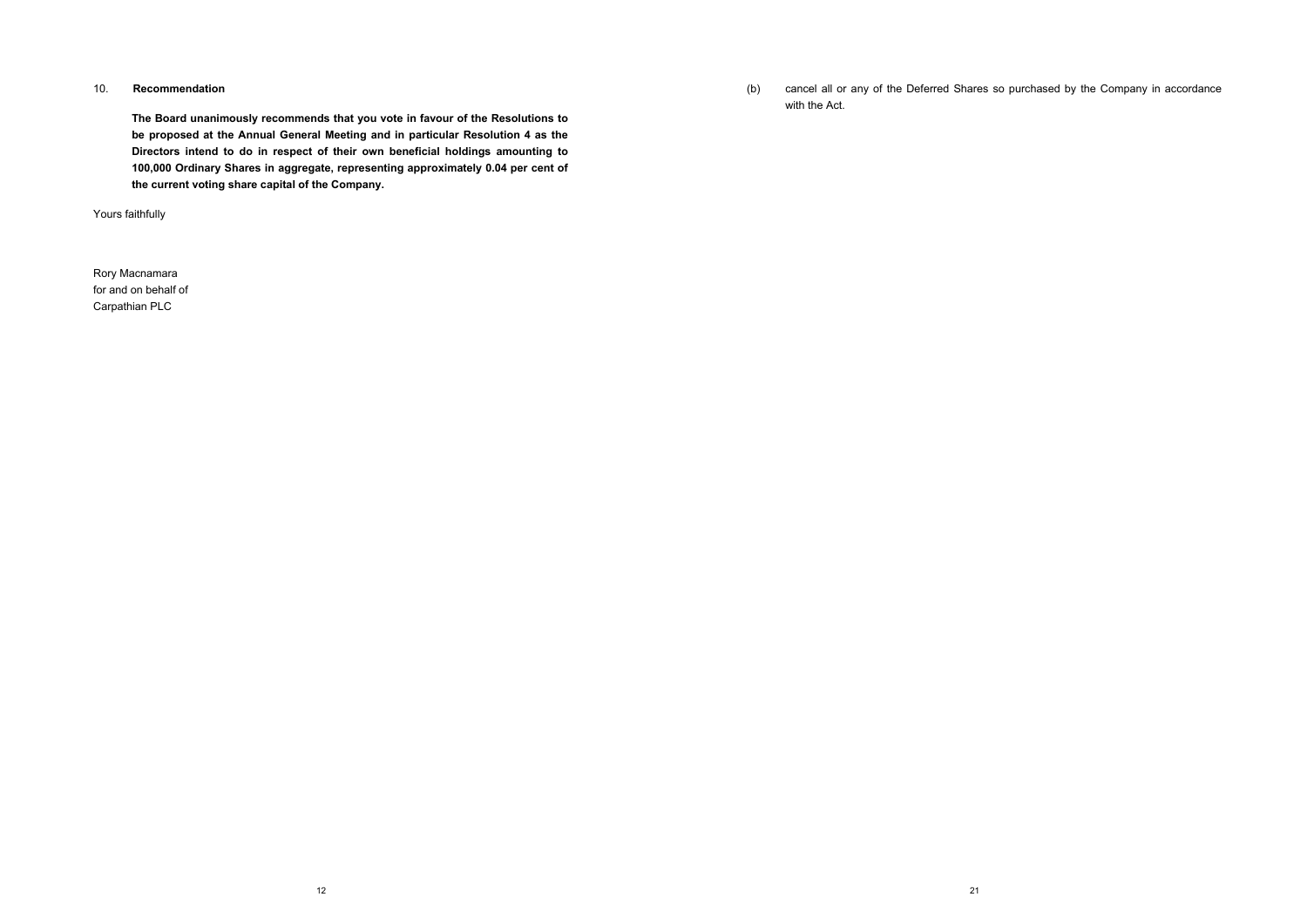#### **UK TAXATION IN RELATION TO THE RETURN OF CASH**

The following summary of the tax treatment in the UK is intended as a general guide only and does not constitute tax advice. It is based on certain aspects of current UK tax law and HM Revenue & Customs ("**HMRC**") published practice as at the date of this document, both of which are subject to change, possibly with retrospective effect. The summary relates only to shareholders who are resident, and in the case of individuals, ordinarily resident in the UK for tax purposes and who hold their Ordinary Shares as investments. It may not be applicable to certain Shareholders, including dealers in securities or employees.

Any Shareholder who is in any doubt as to his or her tax position or who is subject to tax in a jurisdiction other than the UK should consult an appropriate professional adviser.

The following comments are in the context of an issue of New Shares.

#### **Allotment of New Shares**

For the purposes of UK taxation of capital gains and corporation tax on chargeable gains ("**CGT**"):

- the issue of New Shares should be treated as a reorganisation of the capital of the Company. Accordingly, Shareholders will not be treated as having made a disposal of all or part of their Ordinary Shares. Instead, the new holding of both the Ordinary Shares and the New Shares will be treated as the same asset as the Ordinary Shares before the bonus issue, and as having been acquired at the same time as the Ordinary Shares; and
- as a result of the bonus issue, a Shareholder's original base cost in the Ordinary Shares will be apportioned between the Ordinary Shares and New Shares by reference to the value of these shares immediately after the bonus issue.

#### **Alternative 2 – New Share Dividend**

Under Alternative 2, a New Share Dividend will be paid on the New Shares in issue, following which the New Shares will be converted into Deferred Shares.

#### *Tax on income*

UK resident individual Shareholders will, subject to their personal circumstances, be liable to tax on the New Share Dividend as income. A notional tax credit of 1/9th of the New Share Dividend may be available to reduce the effective rate of UK income tax on dividends received by individual shareholders.

UK resident corporate shareholders may be exempt from corporation tax on the dividend under provisions introduced by Finance Act 2009. However such shareholders should note that the tax treatment of distributions paid by foreign companies out of share premium account can be uncertain. Based upon HMRC's arguments in a recent case, it is possible that HMRC may seek to recharacterise such a distribution as a capital receipt.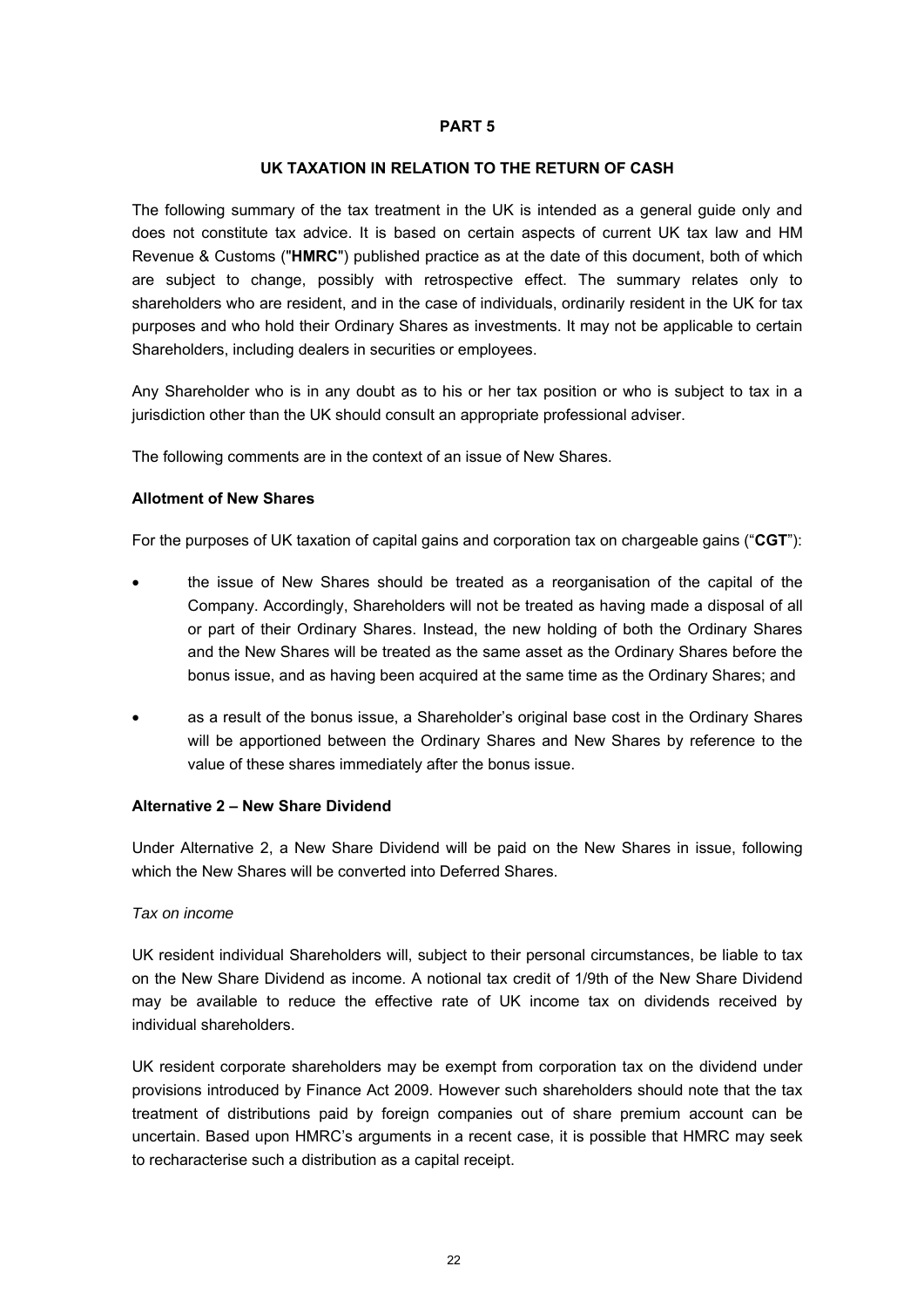#### *Taxation on chargeable gains*

For CGT purposes, the New Share Dividend and the consequent conversion of the New Shares into Deferred Shares should not be treated as giving rise to a disposal or part disposal of the New Shares in the hands of an individual Shareholder.

Shareholders who receive the New Share Dividend on their New Shares should note that a proportion of the base cost, for CGT purposes, will be attributed to the New Shares and this amount will continue to be attributed to the New Shares following their conversion into Deferred Shares (notwithstanding that the Deferred Shares will have limited rights or value). Correspondingly, only a proportion of the base cost of the original holding of Ordinary Shares will be available on a subsequent disposal of Ordinary Shares.

If the New Share Dividend were to be recharacterised as a capital receipt in the hands of a UK corporate Shareholder, then the transaction would be treated as a disposal of the New Shares for UK tax purposes.

#### **Alternative 1 – repurchase of New Shares by the Company**

The Company has been advised that the repurchase of the New Shares should be treated as a disposal of those shares for UK tax purposes. Any gain or loss arising to a Shareholder will be calculated by the reference to the difference between the repurchase price and the Shareholder's base cost in the New Shares that are repurchased (see above for details of how the base cost of the New Shares will be calculated).

Subject to the comments below regarding Transactions in Securities and the Offshore Fund Rules, no part of the proceeds received by a Shareholder on the repurchase of the New Shares should be an income distribution in the Shareholder's hands.

#### *Transactions in securities*

In certain circumstances, HMRC may apply the provisions contained in Chapter 1, Part 13 Income Tax Act 2007 or Part 15 Corporation Tax Act 2010 where they consider a person has obtained a tax advantage as a result of a "transaction in securities" and where it cannot be shown that the transactions are effected for genuine commercial reasons and that the obtaining of a tax advantage was not the main reason or one of the main reasons for the transaction.

Were these provisions to apply. UK resident shareholders may be liable to tax as if they had received a dividend equal to the proceeds received on the repurchase of their New Shares by the Company.

The Company has not applied for a clearance from HMRC in this regard.

#### *Offshore fund rules*

The UK tax treatment of any disposal of the Ordinary Shares or New Shares is subject to the application of the UK Offshore Fund Rules. These rules were amended with effect from 1 December 2009 and include, amongst other things, a new definition of "offshore fund". If the Company were an offshore fund under the new Offshore Fund rules, gains arising to a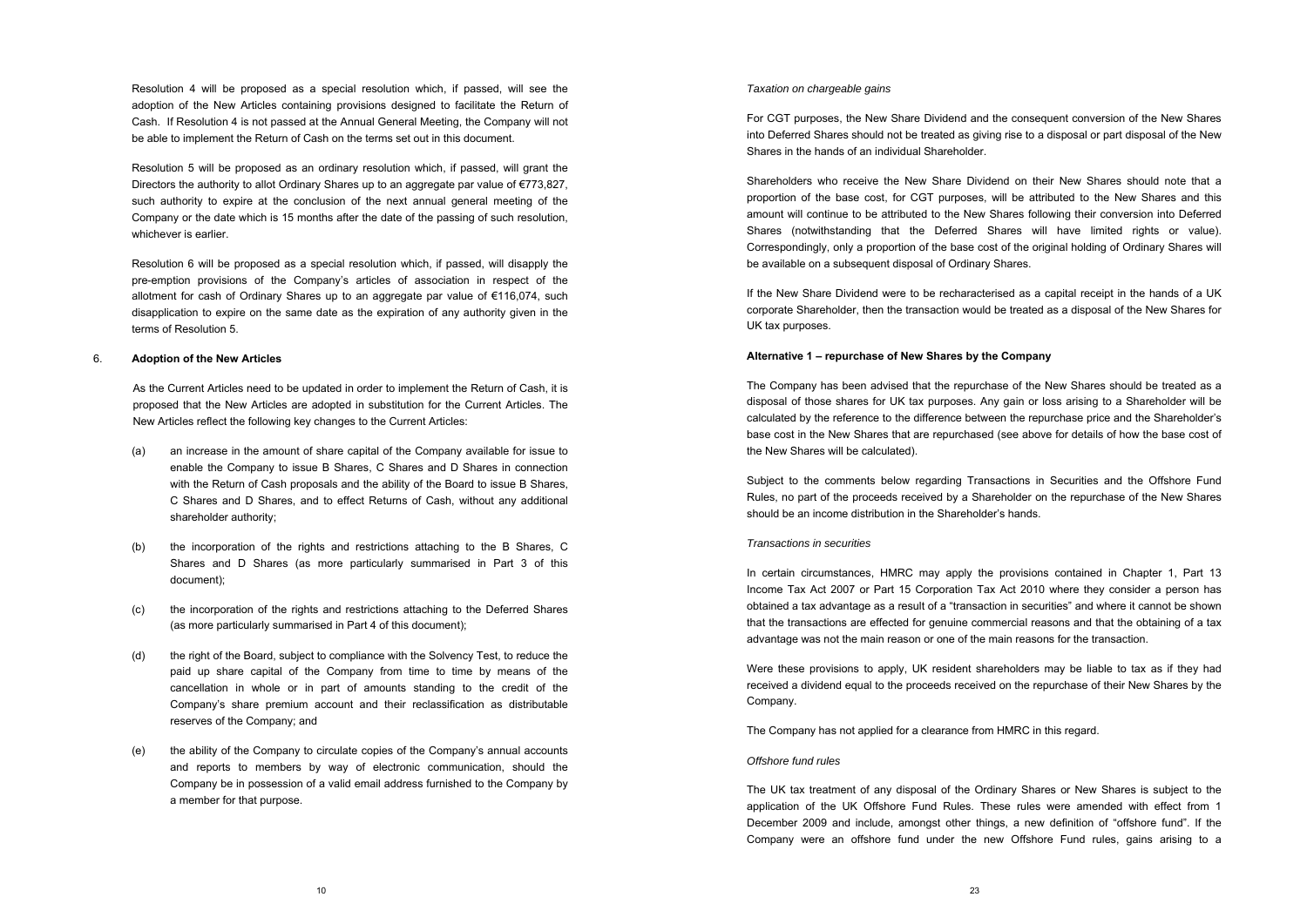Shareholder on disposal of the New Shares (or Ordinary Shares) may be subject to tax as income and not as a capital gain.

The application of the new Offshore Fund Rules is not entirely certain in all cases. However, it is considered that the proposed Return of Cash arrangements should not in themselves result in the Company being treated as an "offshore fund" under the new Offshore Fund Rules.

Stamp Duty

There should be no Stamp Duty or Stamp Duty Reserve Tax payable on the issue of the New Shares, the conversion of New Shares to Deferred Shares or the repurchase by the Company of either the New Shares or the Deferred Shares.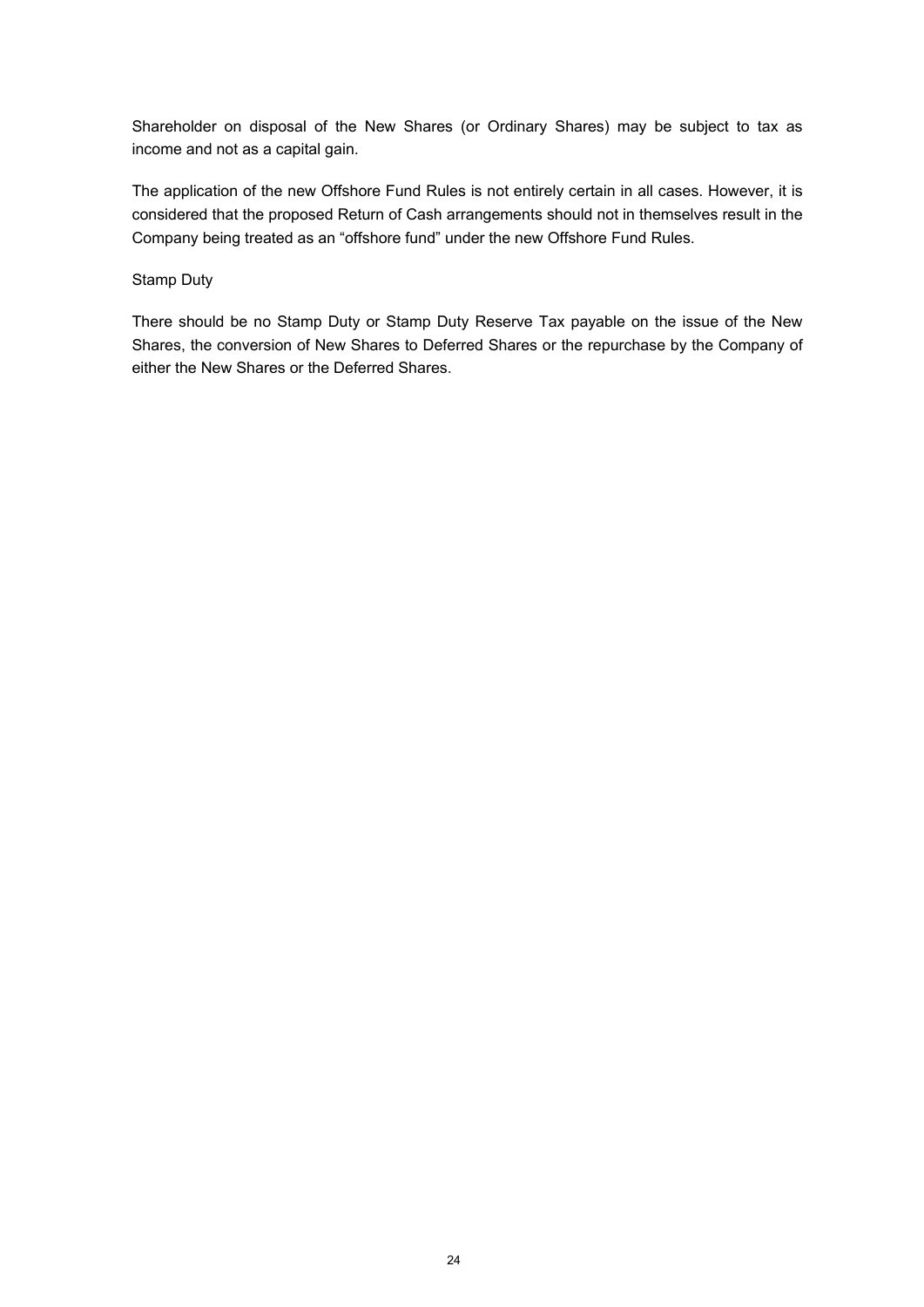#### **EXPLANATION OF THE RESOLUTIONS**

The following is an explanation of the Resolutions to be proposed at the Annual General Meeting.

Resolutions 1 to 3 (inclusive) comprise ordinary business and will be proposed as ordinary resolutions requiring a simple majority of votes to be carried. Resolutions 4 to 6 (inclusive) comprise special business and will be proposed as special resolutions requiring a majority of at least three-quarters to be carried, except Resolution 5 which will be proposed as an ordinary resolution.

#### **Resolution 1: receiving the Report and Accounts**

The Directors will present to Shareholders at the Annual General Meeting the accounts of the Company for the financial year ended 31 December 2009, together with their report and the auditor's report on those accounts.

#### **Resolution 2: re-appointing Philip Scales**

Under the Current Articles, one third of the Directors must retire by rotation at each annual general meeting of the Company. Philip Scales is the Director required to retire at the Annual General Meeting, and is offering himself for re-appointment. Philip Scales is also a member of the Audit Committee.

#### **Resolution 3: re-appointing the auditors**

Resolution 3 is an ordinary resolution proposing the re-appointment of KPMG Audit LLC, Douglas, Isle of Man as auditor of the Company, until the conclusion of the next Annual General Meeting of the Company at which accounts are laid before the Company, and that the Directors are authorised to determine their remuneration.

#### **Resolution 4: Adoption of the New Articles**

Resolution 4 is a special resolution proposing the adoption of the New Articles. An explanation of the differences between the Current Articles and the New Articles is set out in paragraph 8 of Part 2 of this document.

#### **Resolution 5: Allotment of New Shares**

Under the Company's articles of association, the Directors may allot unissued Ordinary Shares if authorised to do so by an ordinary resolution of the Shareholders.

Resolution 5, an ordinary resolution, seeks approval from Shareholders to renew the Directors' authority to allot unissued Ordinary Shares up to an aggregate par value of €773,827, which represents 77,382,700 Ordinary Shares equivalent to approximately 33.3% of the issued share capital of the Company as at the date of this circular. A corresponding authority was given to the directors at the Company's last annual general meeting.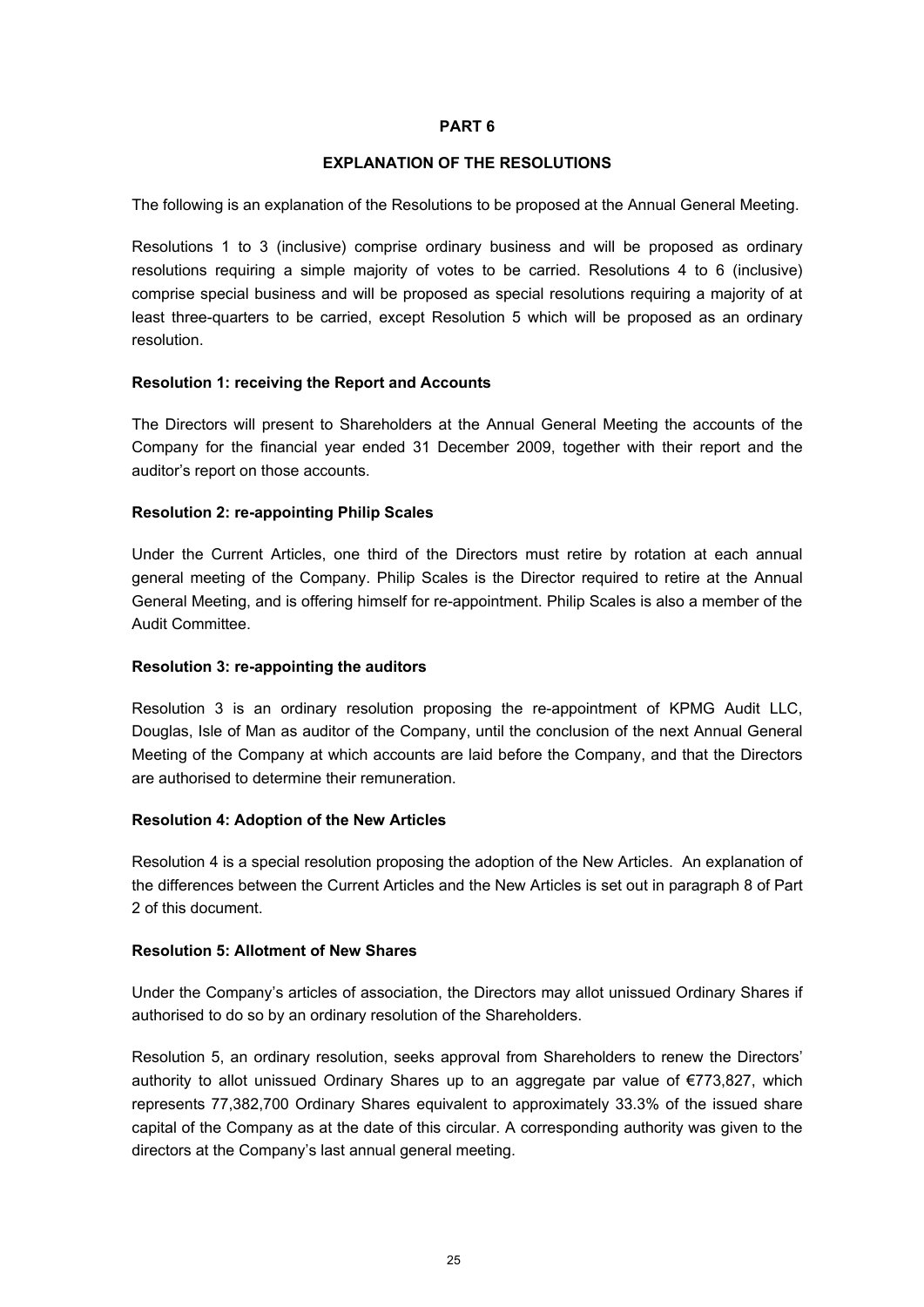The authority proposed by Resolution 5 will expire at the conclusion of the Company's next annual general meeting to be held after the passing of Resolution 5 or (if sooner) on the date being 15 months following the passing of the Resolution.

#### **Resolution 6: disapplying pre-emption rights**

Where shares are allotted pursuant to a general authority, as provided for by Resolution 5, and they are to be allotted wholly for cash consideration, that allotment must be made subject to the provisions of article 5.2 of the Company's articles of association. This article requires that any new shares to be allotted are offered on a pre-emptive basis to existing Shareholders, i.e. in proportion to their existing holdings prior to being allotted in any other fashion. There may, however, be circumstances where the Directors wish to allot shares for cash other than to the Shareholders strictly pro rata to their holdings, but this may not be done unless the Shareholders have first waived their pre-emption rights. A disapplication of these rights was granted at the Company's last annual general meeting and that disapplication expires at the end of the Annual General Meeting.

Resolution 6, which is proposed as a special resolution, seeks approval from Shareholders to renew the Directors' authority to allot Ordinary Shares wholly for cash, as if article 5.2 of the New Articles (if Resolution 4 is passed) or the Current Articles (if Resolution 4 is not passed) did not apply, up to an aggregate par value of €116,074, representing 11,607,400 Ordinary Shares (equivalent to approximately 5% of the issued share capital of the Company as at the date of this circular).

The authority proposed by Resolution 6 will expire at the conclusion of the Company's next annual general meeting to be held after the passing of Resolution 6 or (if sooner) on the date being 15 months following the passing of the Resolution.

There is, at present, no intention on the part of the Directors to exercise this authority.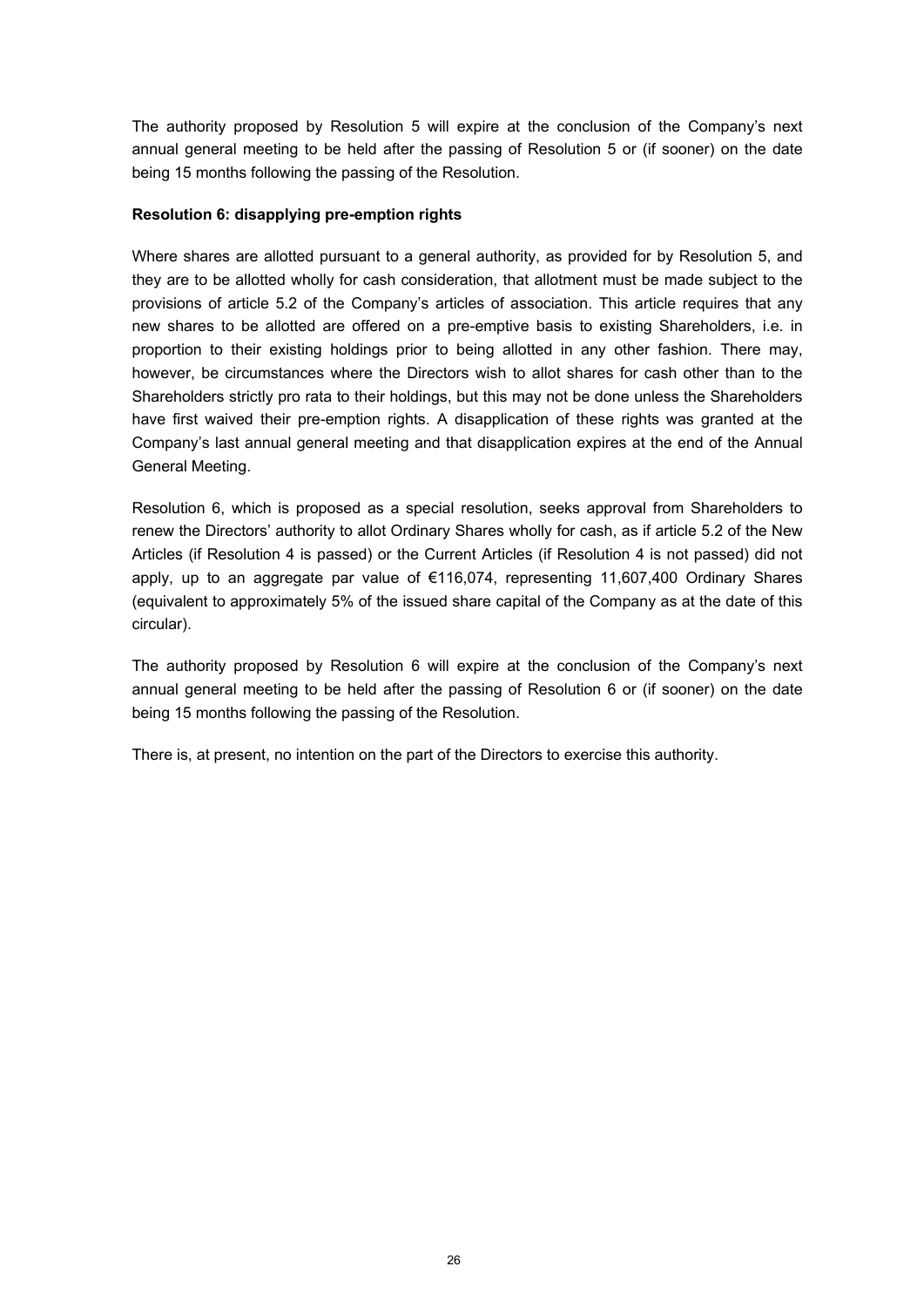## **NOTICE OF ANNUAL GENERAL MEETING**

# **CARPATHIAN PLC**

*(Incorporated under the Companies Act 2006 of the Isle of Man and registered in the Isle of Man under number 004145V)* 

## (the ''**Company**'')

**NOTICE IS HEREBY GIVEN** that the **2010 ANNUAL GENERAL MEETING** of the Company (the "**Annual General Meeting**") will be held at IOMA House, Hope Street, Douglas, Isle of Man IM1 1AP on 6 August 2010, at 10:00 a.m.

**A.** At the Annual General Meeting, the following ordinary business will be transacted:-

The consideration and, if thought fit, passing of the following resolutions which will be proposed as ordinary resolutions:

- 1. **THAT** the audited accounts of the Company for the year ended 31 December 2009 and the reports of the Directors and the Auditors and any other document required to be annexed thereto be and they are hereby considered and adopted.
- 2. **THAT** Philip Scales who, having agreed to retire but, being eligible, offers himself for re-election, be and he is hereby re-appointed as a Director of the Company.
- 3. **THAT** KPMG Audit LLC, Douglas, Isle of Man be and they are hereby reappointed as Auditors to the Company and that the Directors be and they are hereby authorised to determine their remuneration.
- **B.** In addition, the following special business will be transacted:
	- 4. The consideration and, if thought fit, passing of the following resolution which will be proposed as a special resolution:
		- (a) **THAT** the current Articles of Association of the Company (the "**Current Articles**") be deleted in their entirety and the regulations contained in the document submitted to the meeting, and for the purpose of identification signed by the Chairman, be approved and adopted as the new Articles of Association of the Company (the "**New Articles**") in substitution for, and to the exclusion of, the Current Articles;
		- (b) to the extent that the ordinary shares of  $\epsilon$ 0.01 each in the capital of the Company ("**Ordinary Shares**") are or will be deemed to be varied or abrogated by the creation and allotment of B Shares, C Shares or D Shares (as such terms are defined in the New Articles), such variation or abrogation is hereby approved; and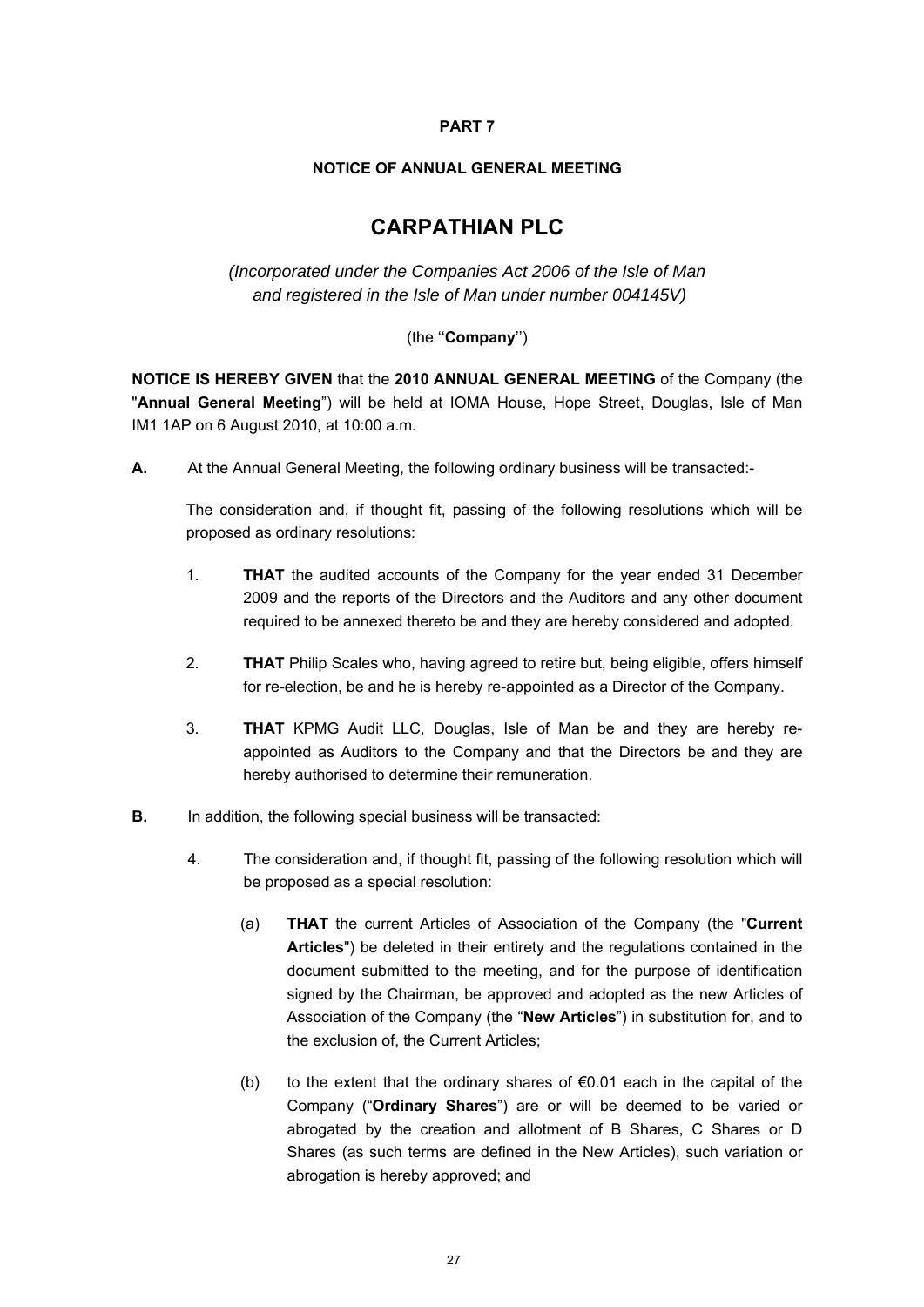- (c) the proposed scheme for the return of cash to the shareholders as approved and the directors of the Company be authorised to do all such acts, matters and things as they may consider to be necessary for the purposes of implementing the same. described in the circular to the shareholders dated 14 July 2010 be
- 5. The consideration and, if thought fit, passing of the following resolution which will be proposed as an ordinary resolution:

**THAT** in revocation of any existing general authority granted to the Directors for the purposes of article 5.1 of the Current Articles, the Directors be generally and unconditionally authorised in accordance with article 5.1 of the New Articles (if Resolution 4 is passed) or the Current Articles (if Resolution 4 is not passed) to exercise all the powers of the Company to allot Ordinary Shares up to an aggregate par value of €773,827; such authority to expire (unless and to the extent previously revoked, varied or renewed by the Company in general meeting) at the conclusion of the next Annual General Meeting of the Company or, if earlier, the date 15 months after the date of passing this resolution; provided that this authority shall allow the Company, before such expiry, to make an offer or enter into an agreement which would or might require Ordinary Shares to be allotted after this authority expires and the Directors may allot such Ordinary Shares in pursuance of such an offer or agreement as if the authority conferred hereby had not expired.

6. The consideration and, if thought fit, passing of the following resolution which will be proposed as a special resolution:

**THAT** the provisions of article 5.2 of the New Articles (if Resolution 4 is passed) or the Current Articles (if Resolution 4 is not passed) requiring shares proposed to be issued for cash first to be offered to the members in proportion as nearly as may be to the number of the existing shares held by them respectively be and it is hereby disapplied in relation to any allotment of Ordinary Shares pursuant to the authority in Resolution 5 above; provided that this disapplication shall be limited to the allotment for cash of Ordinary Shares up to an aggregate par value of €116,074 and shall expire (unless and to the extent previously revoked, varied or renewed by special resolution) at the conclusion of the next Annual General Meeting of the Company or, if earlier, the date 15 months after the date of passing this resolution; provided that this authority shall allow the Company, before such expiry, to make an offer or enter into an agreement which would or might require Ordinary Shares to be allotted after this authority expires and the Directors may allot such Ordinary Shares in pursuance of such an offer or agreement as if the authority conferred hereby had not expired.

*Registered office: By Order of the Board*  IOMA House P P Scales **Douglas** Isle of Man IM1 1AP

Hope Street **Company Secretary** 

Dated 14 July 2010